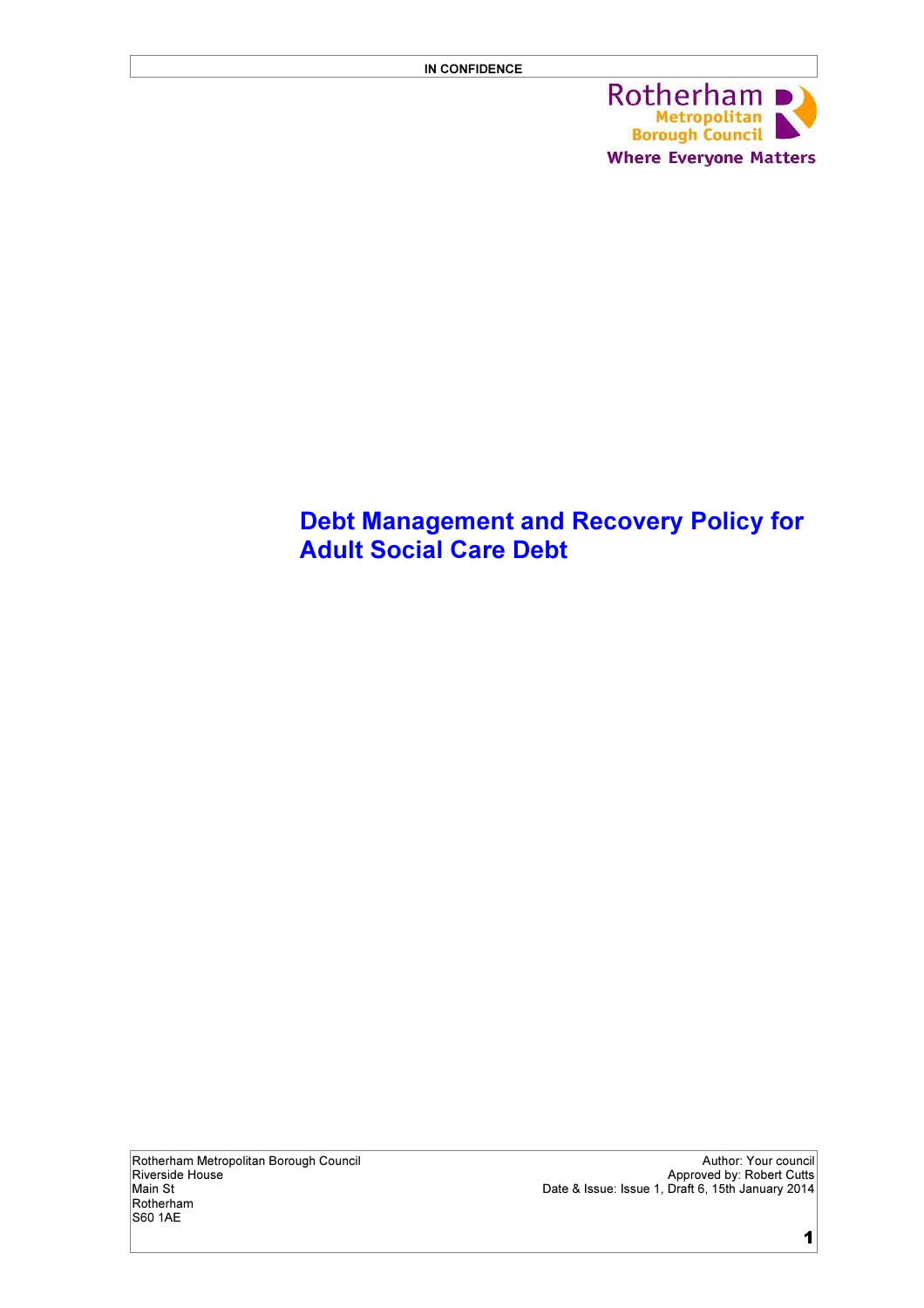# Confidentiality Statement

All information in this document is provided in confidence for the sole purpose of adjudication of the document and shall not be used for any other purpose and shall not be published or disclosed wholly or in part to any other party without RMBC's prior permission in writing and shall be held in safe custody. These obligations shall not apply to information, which is published or becomes known legitimately from some source other than RMBC.

Many of the products, services and company names referred to in this document are trademarks or registered trademarks.

They are all hereby acknowledged.

#### Approvers

| <b>Name</b>                            | Date |
|----------------------------------------|------|
| <b>Robert Cutts</b><br>Gillian Buckley |      |
|                                        |      |

#### **Distribution**

| <b>Name</b>                     | Location        |
|---------------------------------|-----------------|
| <b>Stuart Booth</b>             | Riverside House |
| Shona McFarlane                 | Riverside House |
| Mark Scarrott                   | Riverside House |
| Legal Services                  | Riverside House |
| <b>Financial Services Audit</b> | Riverside House |
| Revenue and Payments Staff      | Riverside House |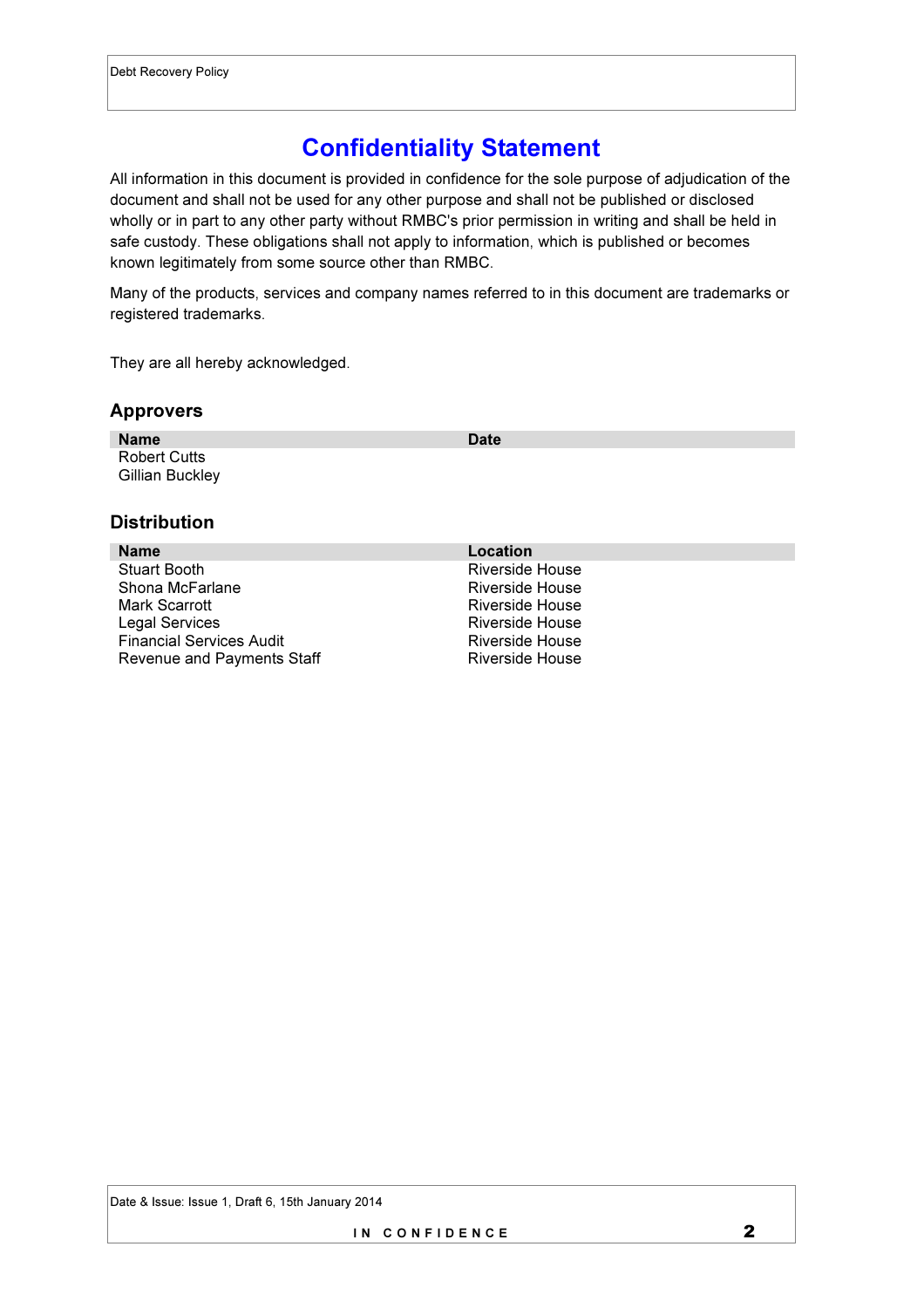#### Table of Contents

|              | Debt Management and Recovery Policy for Adult Social Care Debt 1   |  |  |  |  |
|--------------|--------------------------------------------------------------------|--|--|--|--|
|              |                                                                    |  |  |  |  |
| 1            |                                                                    |  |  |  |  |
| 1.1          |                                                                    |  |  |  |  |
| 1.2          |                                                                    |  |  |  |  |
| $\mathbf{2}$ |                                                                    |  |  |  |  |
| 3            |                                                                    |  |  |  |  |
| 3.1          |                                                                    |  |  |  |  |
| 3.2          |                                                                    |  |  |  |  |
| 3.3          |                                                                    |  |  |  |  |
| 4            | Principles of Collection, Recovery and Enforcement  9              |  |  |  |  |
| 5            |                                                                    |  |  |  |  |
| 5.1          |                                                                    |  |  |  |  |
| 5.2          |                                                                    |  |  |  |  |
| 5.3          |                                                                    |  |  |  |  |
| 6            |                                                                    |  |  |  |  |
| 6.1          |                                                                    |  |  |  |  |
| 6.2          |                                                                    |  |  |  |  |
| 6.3          | Welfare Benefit Appointeeship (Residential Care Only)12            |  |  |  |  |
| 6.4          |                                                                    |  |  |  |  |
| 6.5          | Charge on a Property under HASSASSA 1983 (Residential Care Only)12 |  |  |  |  |
| 6.6          |                                                                    |  |  |  |  |
| 7            |                                                                    |  |  |  |  |
| 7.1          |                                                                    |  |  |  |  |
| 7.2          |                                                                    |  |  |  |  |
| 7.3          |                                                                    |  |  |  |  |
| 7.4          |                                                                    |  |  |  |  |
|              | 7.4.1                                                              |  |  |  |  |
|              | 7.4.2                                                              |  |  |  |  |
|              | 7.4.3                                                              |  |  |  |  |
|              | 7.4.4                                                              |  |  |  |  |
|              | 7.4.5                                                              |  |  |  |  |
| 8            |                                                                    |  |  |  |  |
| 9            |                                                                    |  |  |  |  |
|              | Date & Issue: Issue 1, Draft 6, 15th January 2014                  |  |  |  |  |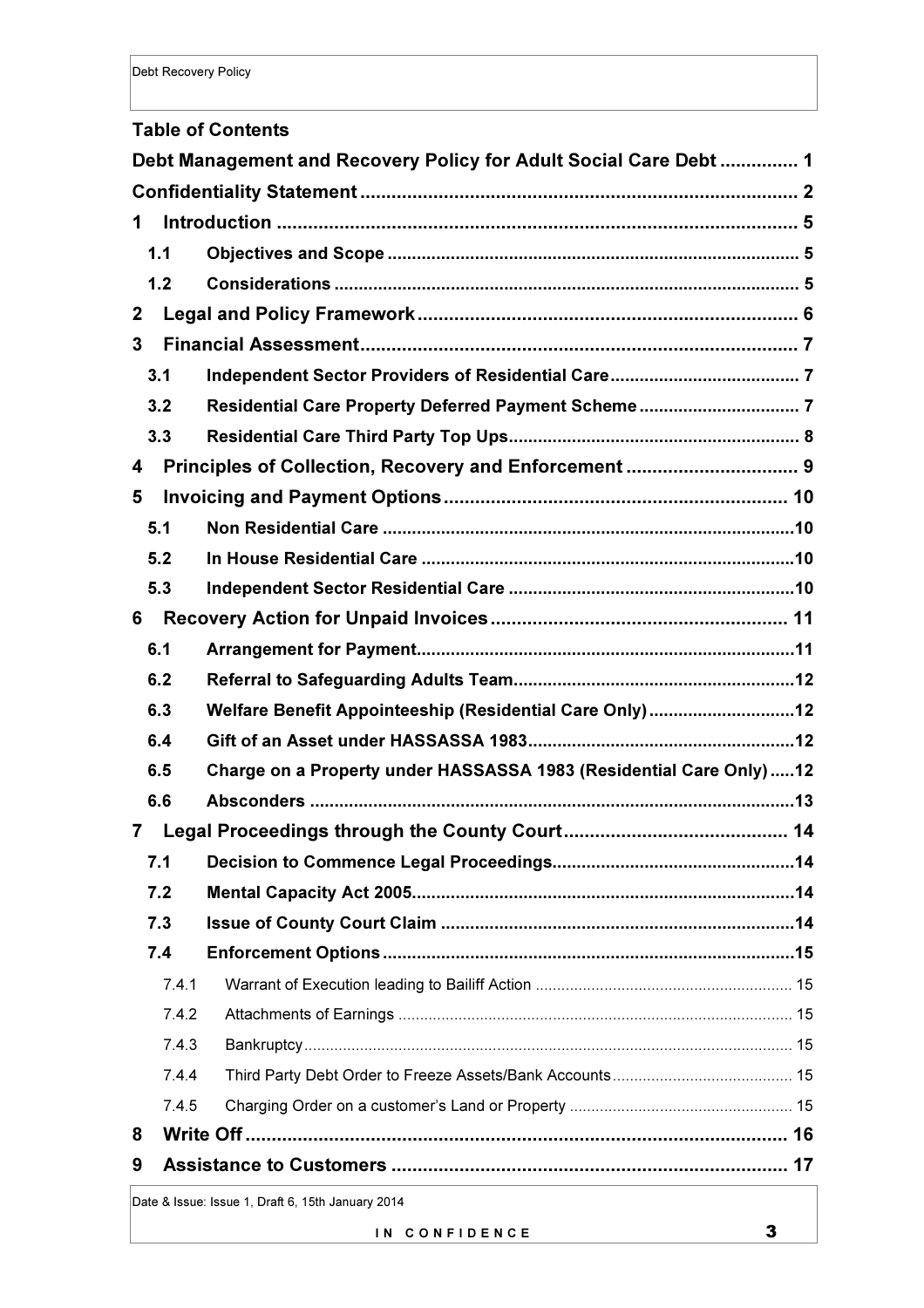| 10              |                                                                              |  |
|-----------------|------------------------------------------------------------------------------|--|
| 11              |                                                                              |  |
| 12 <sub>2</sub> |                                                                              |  |
| 13              |                                                                              |  |
| 13.1            | Appendix A: Residential Recovery Route – Council Managed Debt – Open         |  |
|                 | Appendix B: Residential Recovery Route – Council Managed Debt –<br>13.2      |  |
|                 | Appendix C: Residential and Nursing Recovery Route - Debt Managed by<br>13.3 |  |
| 13.4            | Appendix D: Non Residential Recovery Route - Open Cases 24                   |  |
| 13.5            | Appendix E: Non Residential Recovery Route - Closed Cases  25                |  |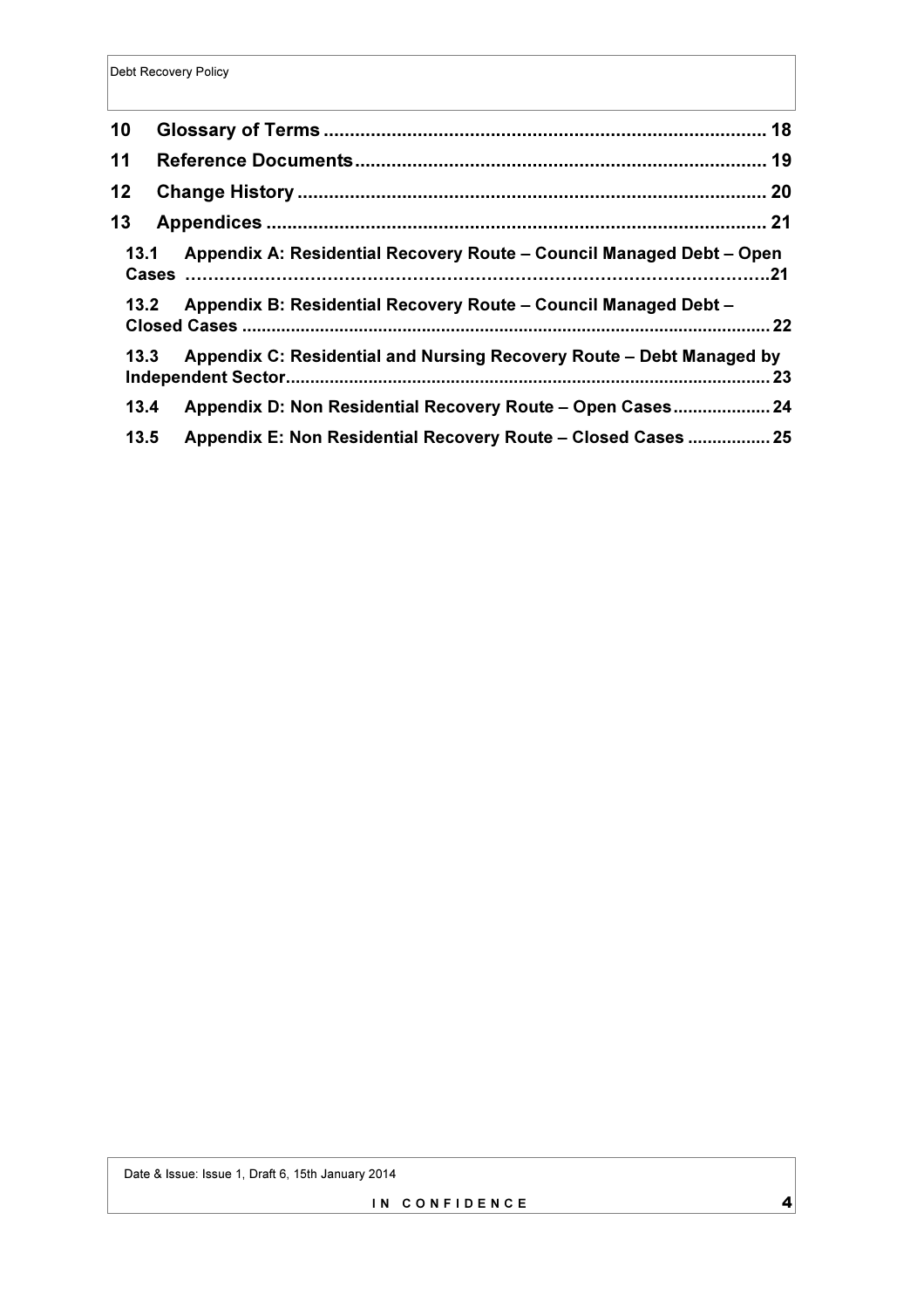# 1 Introduction

### 1.1 Objectives and Scope

The purpose of this document is to set out consistent and effective processes for the collection, recovery and enforcement of Adult Social Care charges owed to RMBC.

Effective financial management is fundamental to being able to fund the quality of services the Council provides. The best method of debt collection is the prevention of debt arising and this policy covers both prevention and recovery.

Key principles of the Policy:

- 1. Collection of all money due; quickly, efficiently and economically taking into account the financial circumstances and mental capacity of the customer.
- 2. Prevention of debt and arrears; by prompt notification of charges, billing and collection of money due and affordable repayment plans and early intervention when a customer is in arrears.
- 3. Ensuring that principles protecting the rights of vulnerable customers underpin all actions and that where there are issues of financial mismanagement or exploitation, appropriate investigations are carried out under the Council's Safeguarding Policy.
- 4. Provision of a legal framework to enable legal enforcement (where necessary and appropriate) to recover debts.
- 5. Compliance with the Council's Financial Regulations and Standing Orders

### 1.2 Considerations

This document should read in conjunction with the Councils Financial Regulations and the Corporate Debt Policy. It is also supported by operational procedures for staff within the Revenue and Payments Service.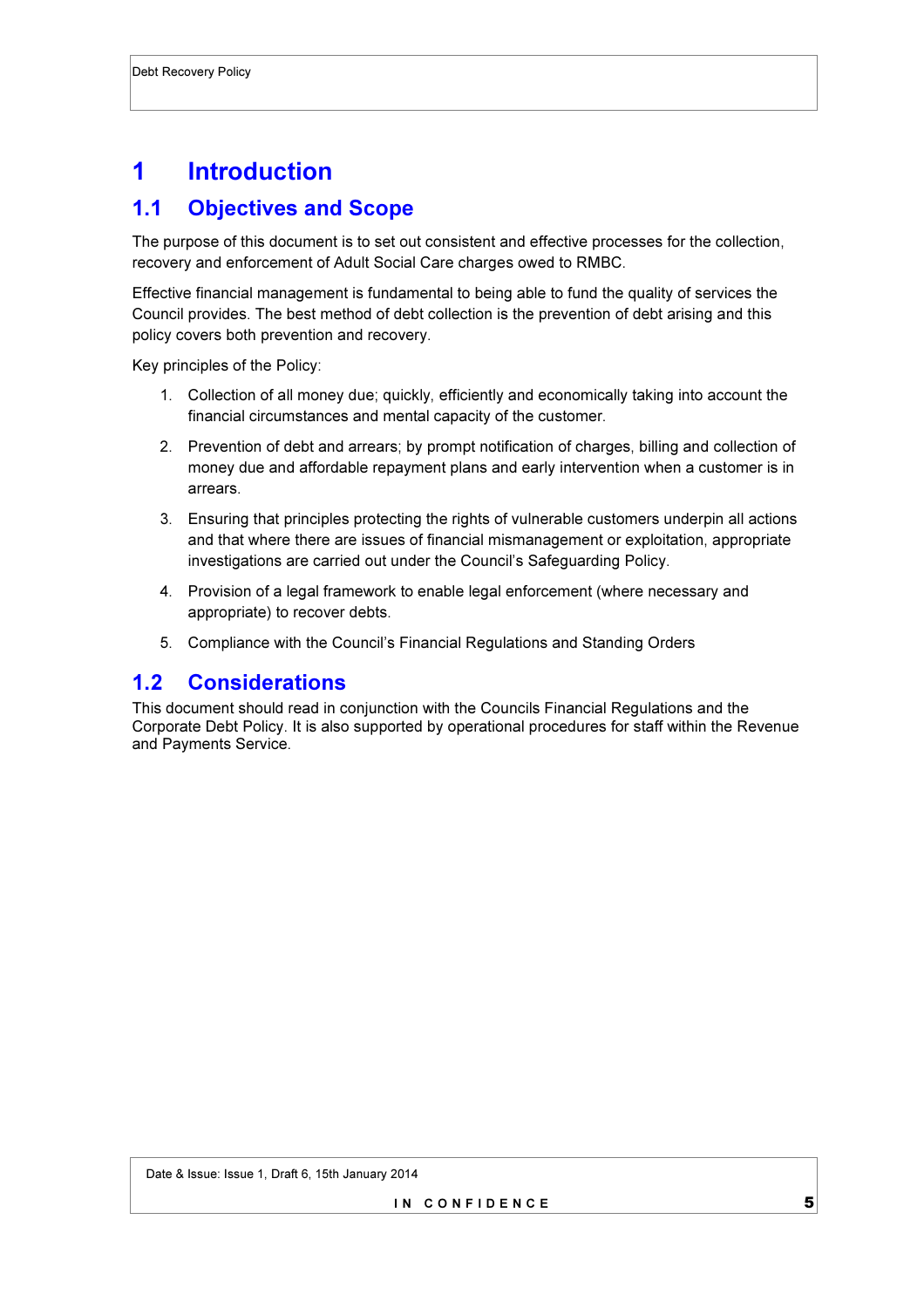## 2 Legal and Policy Framework

This policy provides a framework to enable legal enforcement to be undertaken to recover debts where appropriate.

The method of recovery of money owed depends on whether the care services are provided in the community or in a residential care home. For care services which are provided in the community, the Fairer Charging Guidance is applied and for residential care, the Charging for Residential Accommodation Guide (CRAG) is used.

The main powers and duties for local authorities to charge for Social Care services are described in the following acts of legislation:

- Part 3 National Assistance Act 1948
- Section 17 of the Health and Social Services and Social Security Adjudications Act 1983 (HASSASSA)
- The National Assistance (Assessment of Resources) Regulations 1992

Powers to make reasonable charges for non residential services are included in the following accts of legislation:

- Welfare Services for Disabled Persons (section 29 of National Assistance Act 1948);
- Section 2 of the Chronically Sick and Disabled Persons Act; and
- Service for Older People (section 45 Health Services and Public Health Act 1968)

CRAG and the Fairer Charging Guidance provide statutory guidance to local authorities on how to interpret the regulations on charging for residential and non-residential care and support set out in the legislation.

Failure to pay cannot be the grounds for the termination of a service (Section 17 HASSASSA 1983); charges are recoverable as civil debt.

The draft Care Bill which was published on 11 July 2012 proposes to replace the above legal framework for adult care and support, which are deemed as outdated, with a single new law.

The Care Bill has completed all the parliamentary stages in the House of Lords but still has to complete all the stages in the House of Commons, and then receive royal assent before becoming an Act of Parliament (law).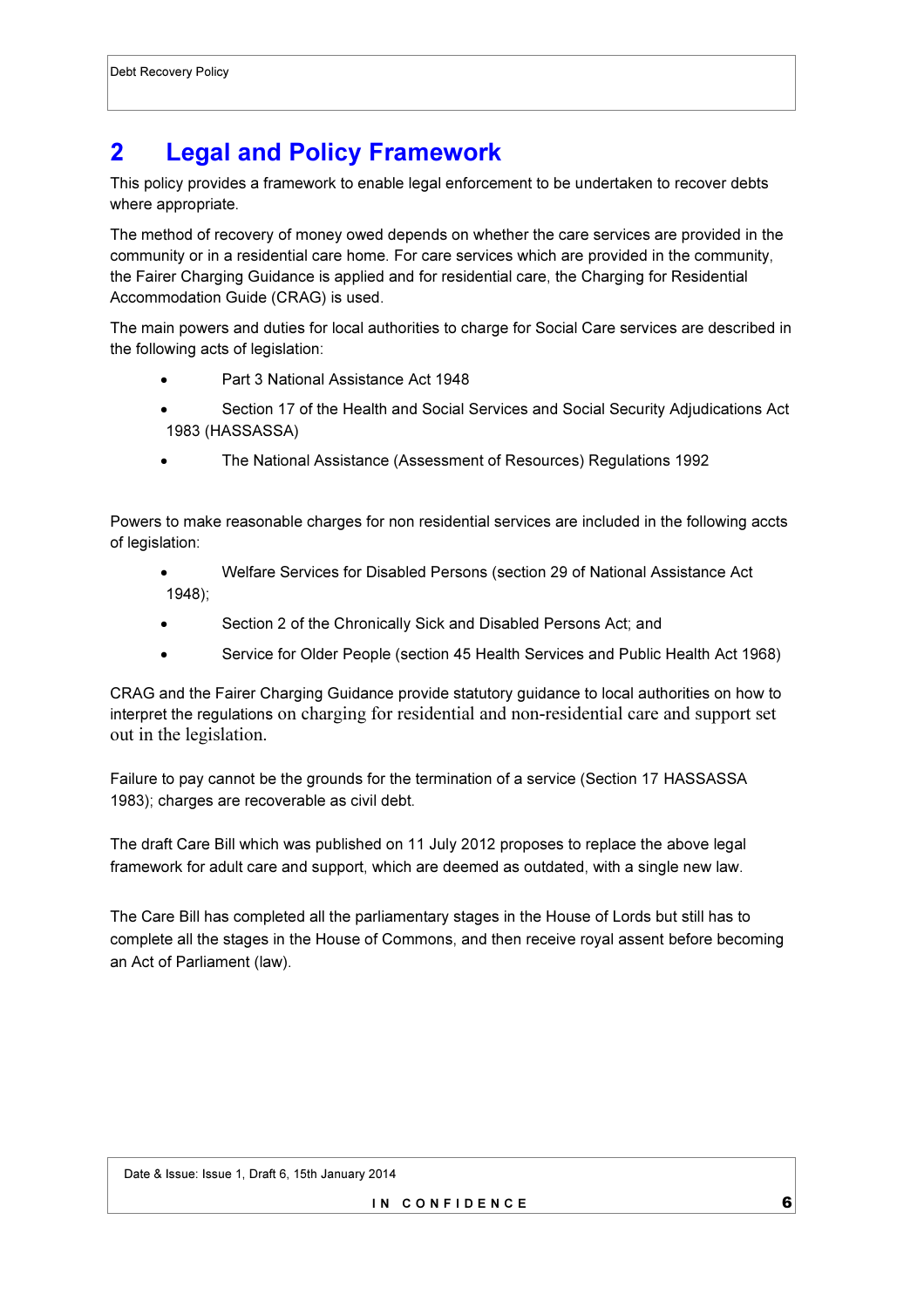## 3 Financial Assessment

As part of the Council's social care assessment to determine if there is a need for social care services to be provided, the Council will undertake a financial assessment. This financial assessment will determine how much the customer is required to contribute towards the cost of their social care services.

The Council will provide support through the assessment process and will need a full financial disclosure from the customer to undertake this assessment.

The financial assessment process for customers in residential care is conducted in accordance with CRAG.

The financial assessment process for customer using non residential care services is conducted using Fairer Charging Guidance.

### 3.1 Independent Sector Providers of Residential Care

Rotherham Metropolitan Borough Council is an in house provider of residential care. It also purchases residential and nursing care services from the independent sector. Under contractual arrangements, the council pays for the cost of the residential and nursing care services net of the customer's assessed charge and requires the Service Provider to collect the customer's assessed charge directly from the customer.

If there are arrears of a customer's charge, the service provider will commence the debt recovery process and are required to notify the Council within 6 weeks of the date of invoice.

Where the service provider meets their contractual requirement to undertake prescribed recovery steps and they prove unsuccessful, the Council will underwrite the debt to the service provider and commence the legal proceedings to recover the debt.

## 3.2 Residential Care Property Deferred Payment Scheme

For customers who are entering residential care (assessed in accordance with CRAG) their property will be considered as part of the financial assessment process. The treatment of property owned by the customer receiving care will depend on whether the customer is a legal or a beneficial owner. Where ownership is disputed, written evidence to prove ownership via the customer and Land Registry will be obtained and considered as part of this decision.

The Council will determine the value of the property at the time of the social care assessment. This will include asking the customer and making an assessment of the value of similar properties nearby. Where the value is disputed or there is doubt as to the value, the Council will arrange for a professional valuation to support the assessment.

In most circumstances, the Council will consider a Deferred Payment Scheme. Under this scheme the customer is not required to immediately sell the property they own or have a financial interest in. The Council will require a signed legal agreement that allows the Council to place a legal charge on the property and defer that part of their assessment relating to the value of their property until the property is sold. Once the agreement has been signed, a Charge will be placed on their property under Section 55 of Health and Social Care Act.

The Charge will show up in future land searches and providing that the outstanding care fees will are paid from the proceeds of the house sale; the Councils Solicitor will remove the Charge on the property.

Date & Issue: Issue 1, Draft 6, 15th January 2014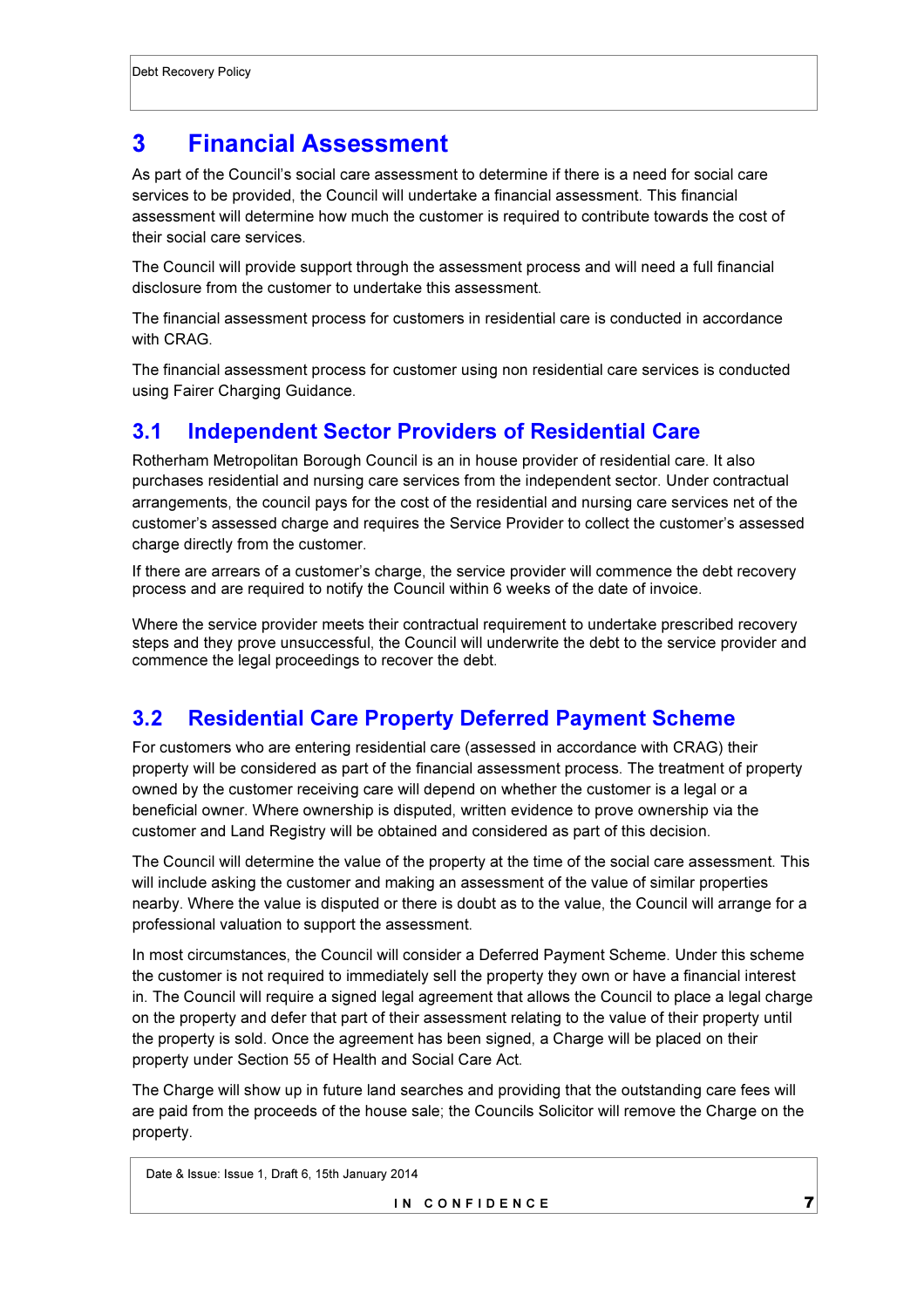## 3.3 Residential Care Third Party Top Ups

If a customer chooses a residential care provider that is more expensive than those rates set by the Council, then the customer's representative (third party) can pay the difference in the amounts. This is also known as Third Party Top Up Fee.

Customers are not permitted to pay their own Third Party Top Up. Instead their representative (third party) would enter into a legal agreement with the Council. This states that they are responsible to pay the top up fees and that any debts may be recovered from them through legal action. As part of this process, the Council will seek assurance that the third party has the means to make the payments and that they are fully aware of their responsibilities and the potential consequences of non-payment. The Council will not agree to any Third Party Top Up arrangement unless the legal agreement has been signed and agreed.

If there are arrears on a third party account, the Council will commence the legal debt recovery process. The Council may choose to terminate the agreement and reassess the accommodation with a view to moving the customer to a less expensive placement that where possible would be within the rates set by the Council.

Third Party agreements will be reviewed every year as part of the annual care review process.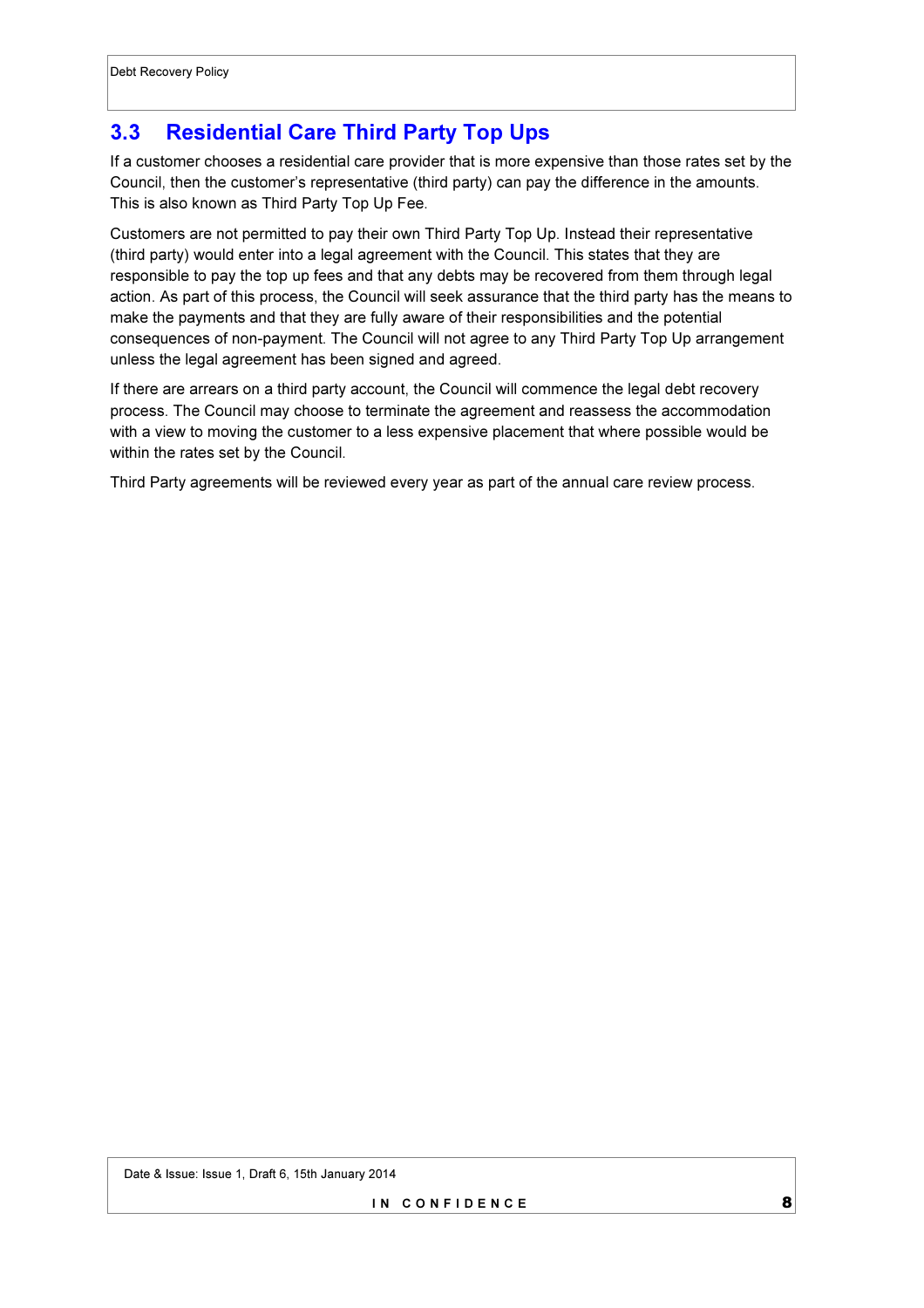## 4 Principles of Collection, Recovery and Enforcement

The intention of the Revenues and Payments Service is to maintain a "firm but fair" approach to the collection and recovery of Social Care Charges.

We will financially assess a customer in a timely manner to ensure customers are aware of how much they have to pay and when.

We will ensure that every individual undergoing a financial assessment under fairer charging is provided with written information on maximising entitlements to benefits.

We will issue prompt and accurate bills ensuring the correct calculated assessed charge is used.

We will make the payment of social care charges as easy and convenient as possible by prompting a wide range of payment methods including our preference of Direct Debit.

We will give our customers a variety of options to contact us to discuss payment of their accounts:

- By telephone to the dedicated Revenue and Payments lines
- By email, in writing or through web forms on our web site
- Face to face through at Riverside House

We will process changes to charges in a timely manner in order to ensure customer's accounts are as up to date as possible.

We will inform customers who fall 28 days behind with their charges or payment arrangements, of the need to bring their payments up to date.

We will try to engage with the customer at every opportunity during the recovery process in order to discuss and make a suitable repayment arrangement and to avoid further recovery action. This includes clearly warning customers about further recovery actions that may happen and the additional costs and charges they may incur if they do not come to an earlier payment arrangement.

We will try to collect all debts owed where they are legally collectable, irrespective of age, in order that we can maximise revenue to the Authority to be fair to all those tax payers who have paid their liabilities.

We will review the appropriateness of each recovery option based on what we know about the customer's circumstances, their ability to pay, their past payment history, their mental capacity or any other physical health or age related limitations and the requirement to recover outstanding monies in a timely and efficient manner.

We shall take special care in pursuing debts relating to particularly vulnerable customers. When pursuing debts relating to particularly vulnerable customers we shall seek to involve a responsible third party who can act for the customer in the customer's best interests, and check the customer consents to the arrangements.

Where appropriate, we will direct the customer to sources of debt and benefits advice.

We will regularly review accounts which are in arrears to ensure that they are subject to ongoing recovery and enforcement action.

We have a complaints procedure to enable customers to challenge us where they believe we have not acted fairly or lawfully.

We regularly review our policies and procedures. This document is reviewed annually.

Date & Issue: Issue 1, Draft 6, 15th January 2014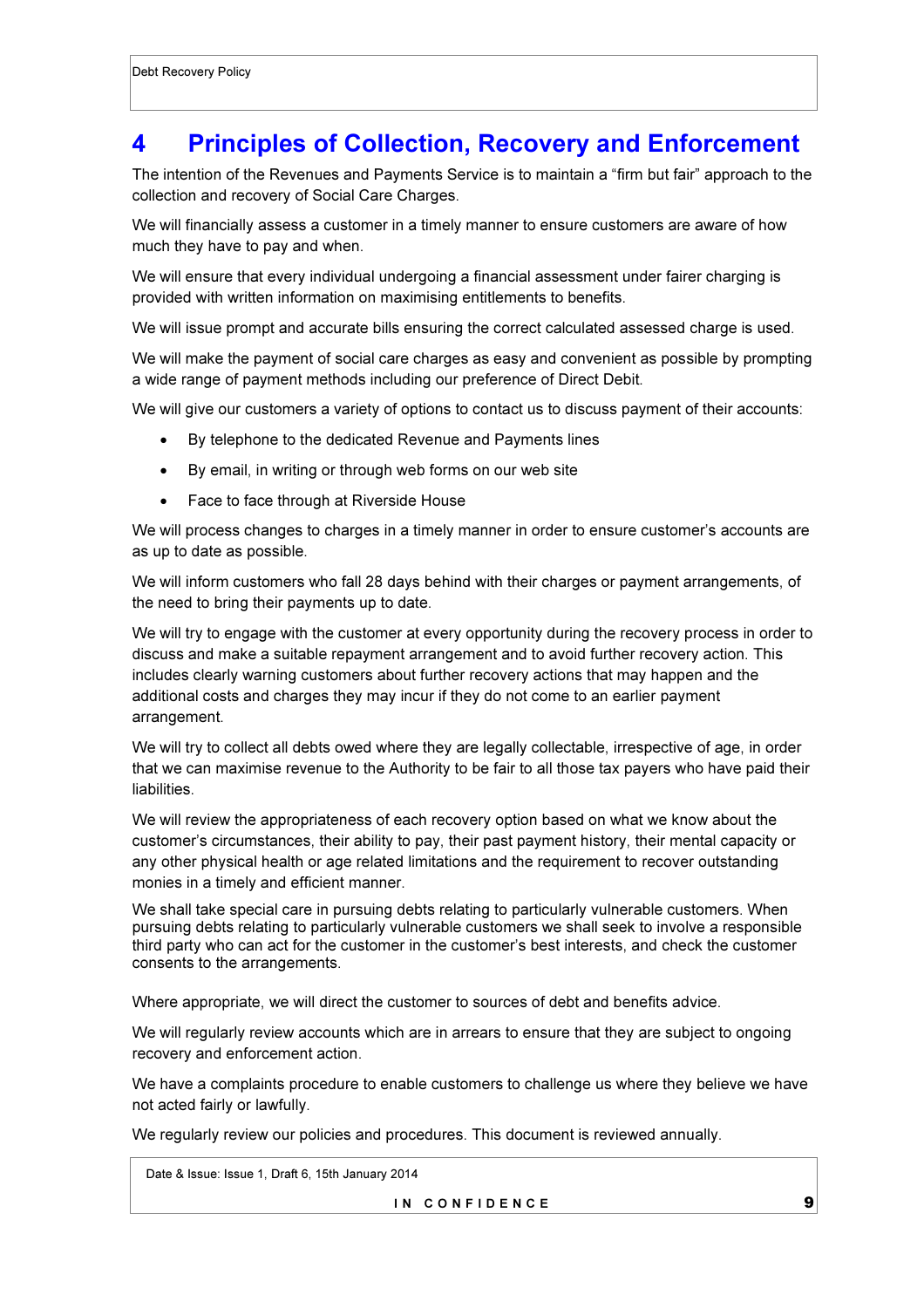# 5 Invoicing and Payment Options

## 5.1 Non Residential Care

The Revenue and Payment Service is responsible for despatching invoices for non residential care throughout the year.

Invoices for weekly charges of £20.00 or more are issued on a 4 weekly basis; invoices for weekly charges of less than £20.00 per week are issued on a quarterly basis. All invoices should be issued within 4 weeks of the service period end date (this timescale is restricted by allowing for collection and administration of service provision data from independent sector providers).

All invoices are due for immediate payment upon issue.

Direct Debit is the most efficient and preferred method of payment for the Authority and is promoted at every opportunity. It also assists customers to avoid missing payments and being subject to recovery action. Direct Debits are collected every 4 weeks and are collected 12 days after the service period end date.

Other payment options include paying online, paying by telephone, paying by post, paying in person at one of the Customer Service Centres, or paying by swipecard at a Post Office.

### 5.2 In House Residential Care

The Revenue and Payments Service is responsible for despatching residential care invoices throughout the year.

Residential care invoices are issued on a 4 weekly basis and should be issued within 2 weeks of the service period end date.

All invoices are due for immediate payment upon issue.

Direct Debit is not currently offered for residential care due to the limitations of the existing IT solution but other payment options are available including paying over the telephone, paying by post, by standing order and paying in person/at a kiosk at one of the Customer Service Centres/district offices.

### 5.3 Independent Sector Residential Care

The authority requests independent sector providers of residential care to collect the charges on its behalf as part of the terms and conditions of the contract between the provider and the authority.

Providers are required to issue monthly invoices and to inform the authority should those charges remain unpaid 6 weeks following the date of the invoice.

The provider is also required to take reasonable steps to recover unpaid charges, including the issuing reminders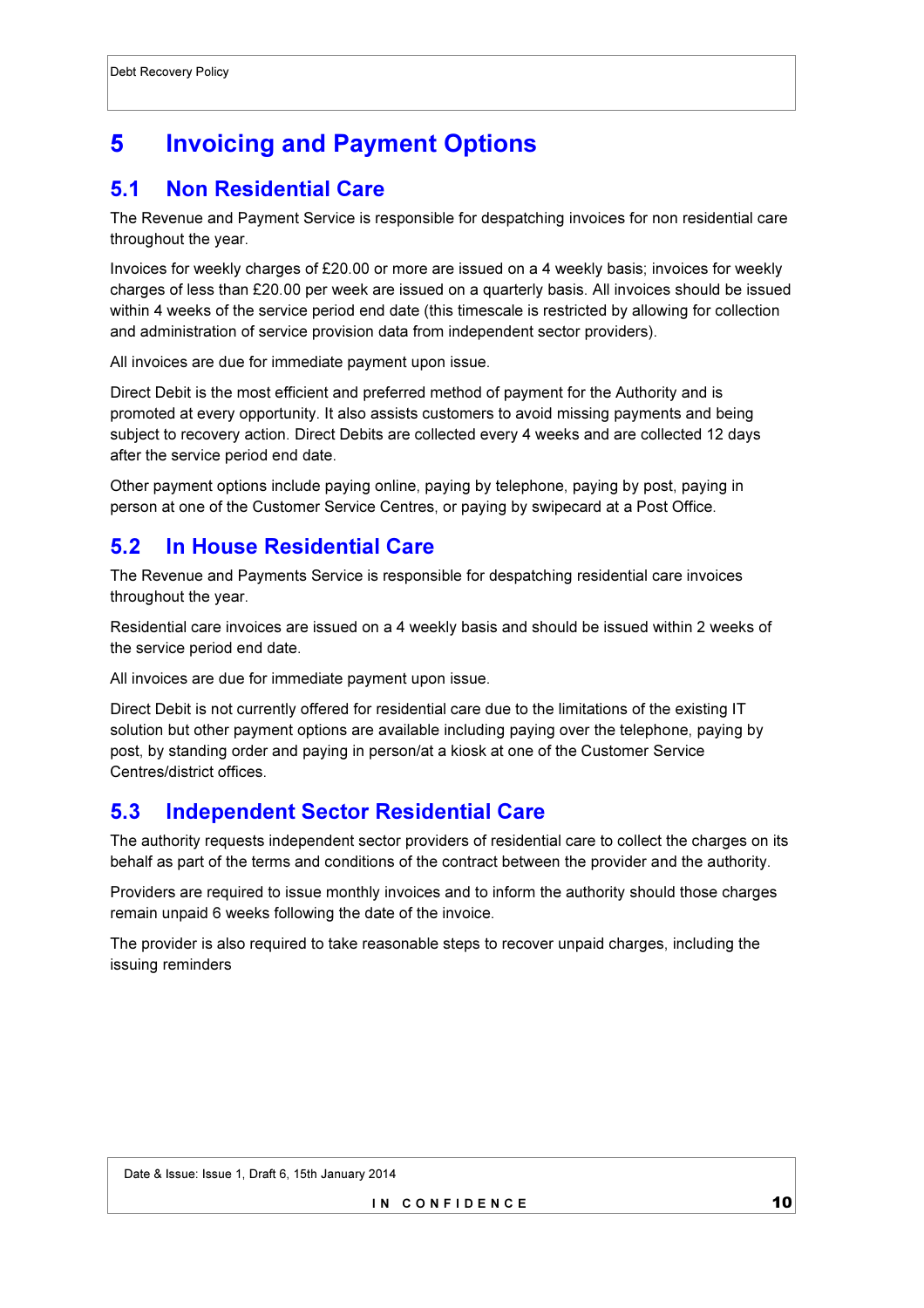## 6 Recovery Action for Unpaid Invoices

The Revenue and Payment service has a timetable for recovery action which is set with the aim of ensuring that income is maximised to enable the Authority to provide services to the public of Rotherham.

If an invoice isn't paid within 28 days of issue, telephone contact with the customer may commence and continue for as long as considered appropriate, in addition a reminder letter will be sent. The reminder letter provides the customer with a further 28 days in which to bring the account up to date by paying the overdue balance.

If customer brings their payments up to date within 28 days following the issue of a reminder letter or no further action is taken.

If a payment arrangement is made providing that payment of the arrangement is maintained then no further recovery action is taken.

If the account remains unpaid 28 days after issue of the reminder letter, the second written communication is issued.

Arrangements may be made for a visiting officer to call to see the customer to agree a resolution to the arrears situation.

Should the account remain unpaid after a further 14 days the third written communication is issued.

Should the account remain unpaid after a further 14 days the Revenues and Payments service will liaise with the Council's Legal Department. The Legal Department will write to the customer explaining that legal proceedings are pending, the associated costs and the action that is required to avoid such proceedings.

### 6.1 Arrangement for Payment

When agreeing an arrangement for payment we will always ask that the customer pays an amount equal to their current weekly charge, plus an affordable amount in respect of any arrears. This ensures that the customer is able to maintain their payments and prevent the overall debt from increasing.

Where this is not possible due to a recent change, a temporary arrangement will be made with an appropriate date for its review.

When making the arrangement we will:

• Have proper consideration for a customer's circumstances.

• Where we feel an offer of payment is too low we will provide clear reasons why we are rejecting the offer and indicate an amount that we believe is reasonable.

• Where appropriate, allow time for benefits and debt advice through referral to advice agencies, or if the agency informs us that the customer is receiving advice from them.

• Accept that, in some exceptional circumstances, no payment scheme is affordable and a temporary deferral of payment can be agreed.

• Respect and protect customer's rights at every stage of the recovery process.

• Recognise where the customer has other priority debts (e.g. rent arrears or utility debts), or debts owed to other Council departments, and ensure that a fair balance is reached between claims.

Date & Issue: Issue 1, Draft 6, 15th January 2014

IN CONFIDENCE<sup>11</sup>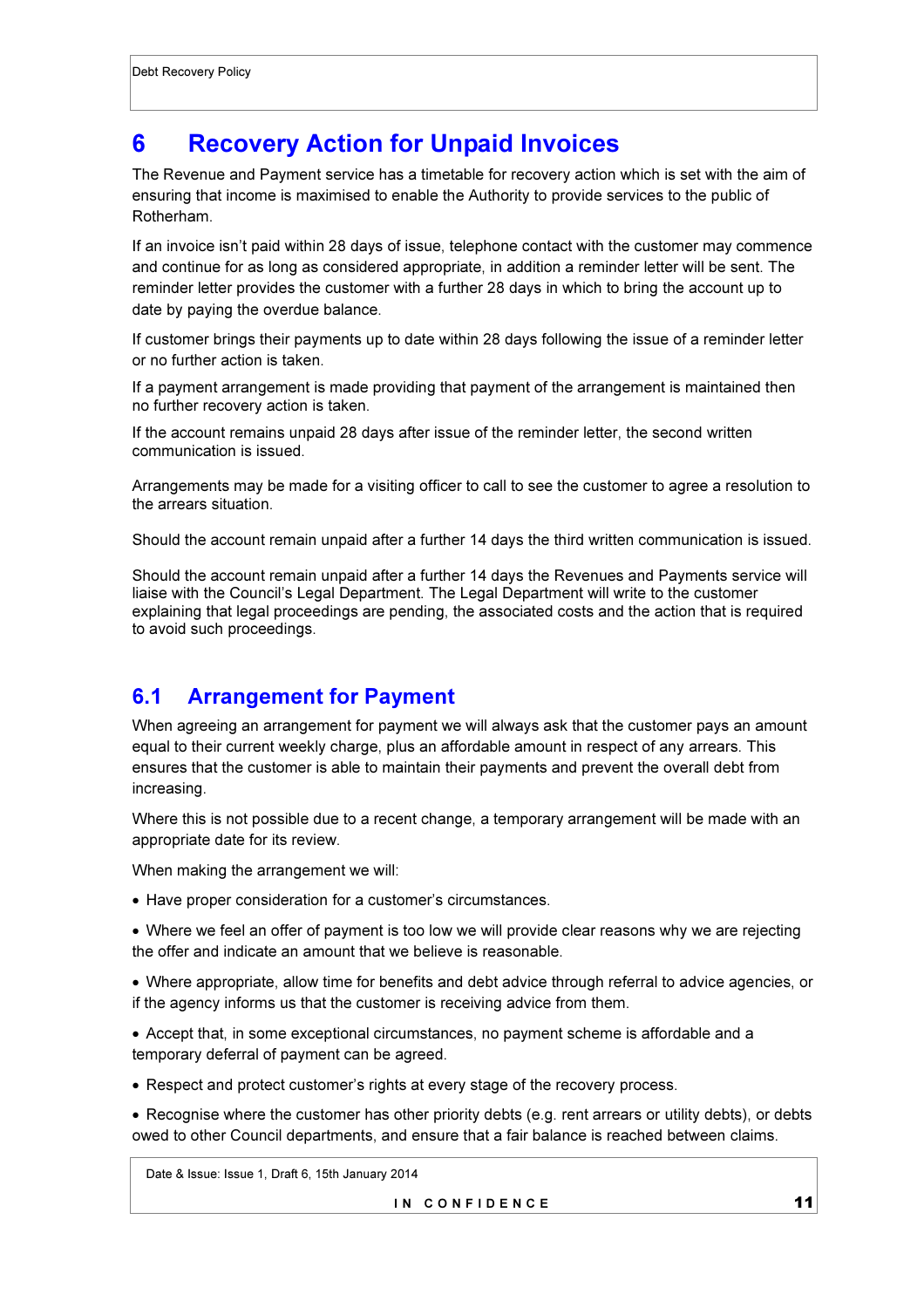• Make allowances for poorly organised customers.

We will always try to resolve debt problems at the earliest opportunity, without letting them get out of control by advising customers, or taking appropriate action, as soon as possible after an arrangement payment is missed.

### 6.2 Referral to Safeguarding Adults Team

In some arrears cases, concerns may arise that the individual acting as financial agent and responsible for paying the charges on behalf of the customer is not administering the finances appropriately, in cases such as this it will be appropriate to refer the case to Safeguarding Adults Team as potential financial abuse.

Each arrears case will be considered on an individual basis before a referral is made; only when it has been clearly established that the financial agent has the ability to pay, but is refusing to cooperate with all our attempts to enforce this will a referral be made.

An arrears visit will always be undertaken as part of this process to establish if there is a clear intention to avoid paying the charges and other factors such as whether any payments have been made, if the personal expenses allowance is being paid to the customer, and the level cooperation/communication from the Financial Agent will also influence the decision.

#### 6.3 Welfare Benefit Appointeeship (Residential Care Only)

Where a customer is in residential care and an appointee is responsible for administering the welfare benefits on their behalf and using them to pay their accommodation charges, should they fail to undertake this duty, this will be reported back to the Pension Service/DWP with a request for benefits to be suspended whilst the appointeeship is reviewed to find a more suitable recipient.

The authority will take this action with the intention to limit the scale of the arrears and protect the customer's best interests.

#### 6.4 Gift of an Asset under HASSASSA 1983

The Council will make full use of its enforcement powers under Section 21 of the Health and Social Services and Social Security Adjudication Act 1983. If a customer gifts an asset within six months before service commenced, with the intention of avoiding charges for accommodation, the recipient of the gift becomes liable for the social care charges

### 6.5 Charge on a Property under HASSASSA 1983 (Residential Care Only)

Where a customer is admitted to permanent residential care, and they fail to pay their assessed charge and the customer has a beneficial interest in a property, Section 22 of the Health and Social Services and Social Security Adjudication Act 1983 gives the Council the power to place a charge on the property to secure the debt.

The debt then has to be discharged upon sale of the property, subject to the sale value and any higher legal charges present.

The Council will make full use of these enforcement powers where available to secure the repayment of the debt.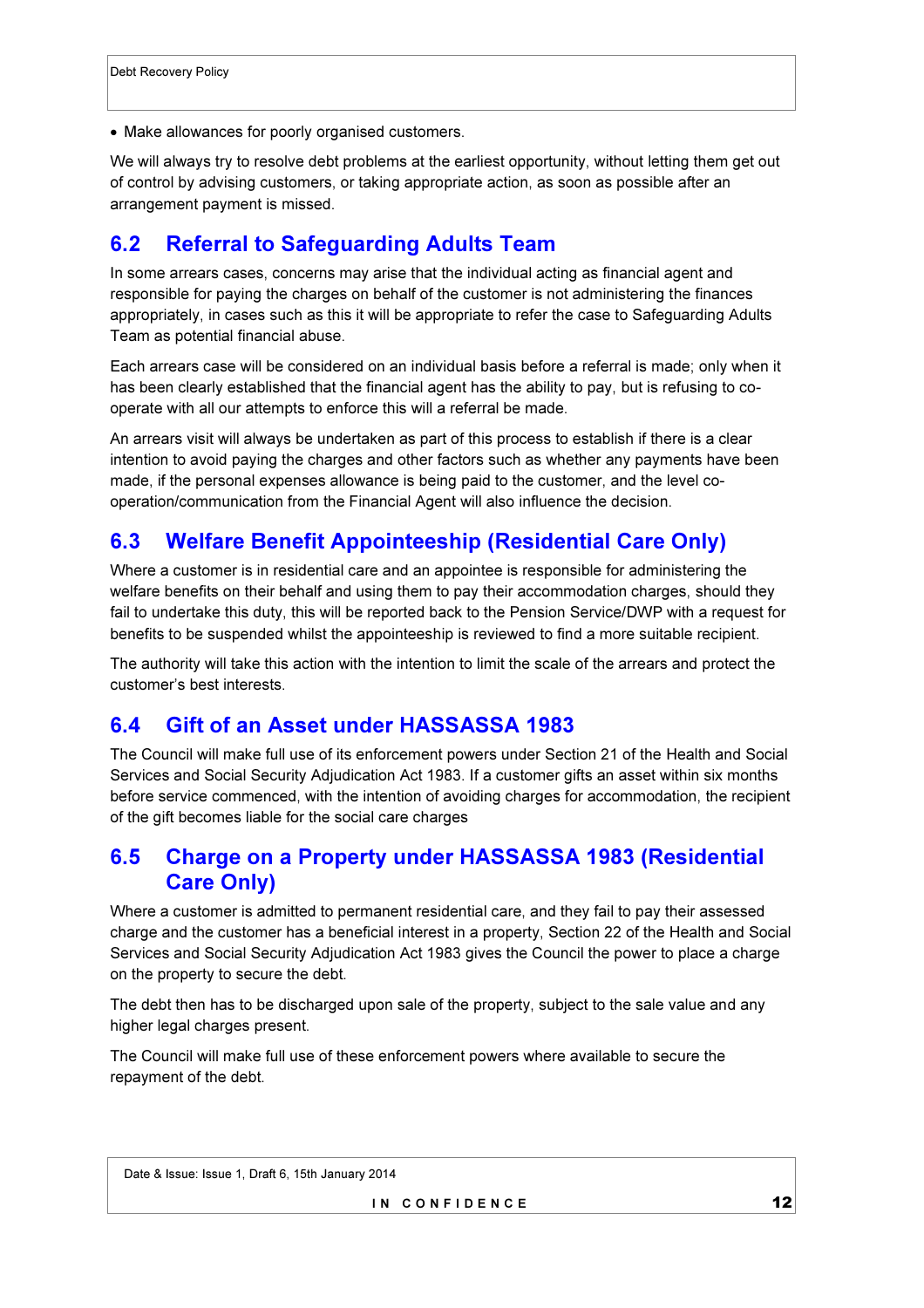Under exceptional circumstances, the authority may consider taking possession of the property and forcing its sale to discharge the debt. Any decision to force sale of a property has to be approved by the Director of Health and Wellbeing.

#### 6.6 Absconders

Sometimes a customer may leave the area or residential care with debt still owing and without providing a forwarding address. These are sometimes referred to as 'Gone Away' or 'absconders'.

We may be able to trace the customer through our internal systems. If we are unable to locate the customer using in-house information, we will use a data credit company or collection agent services.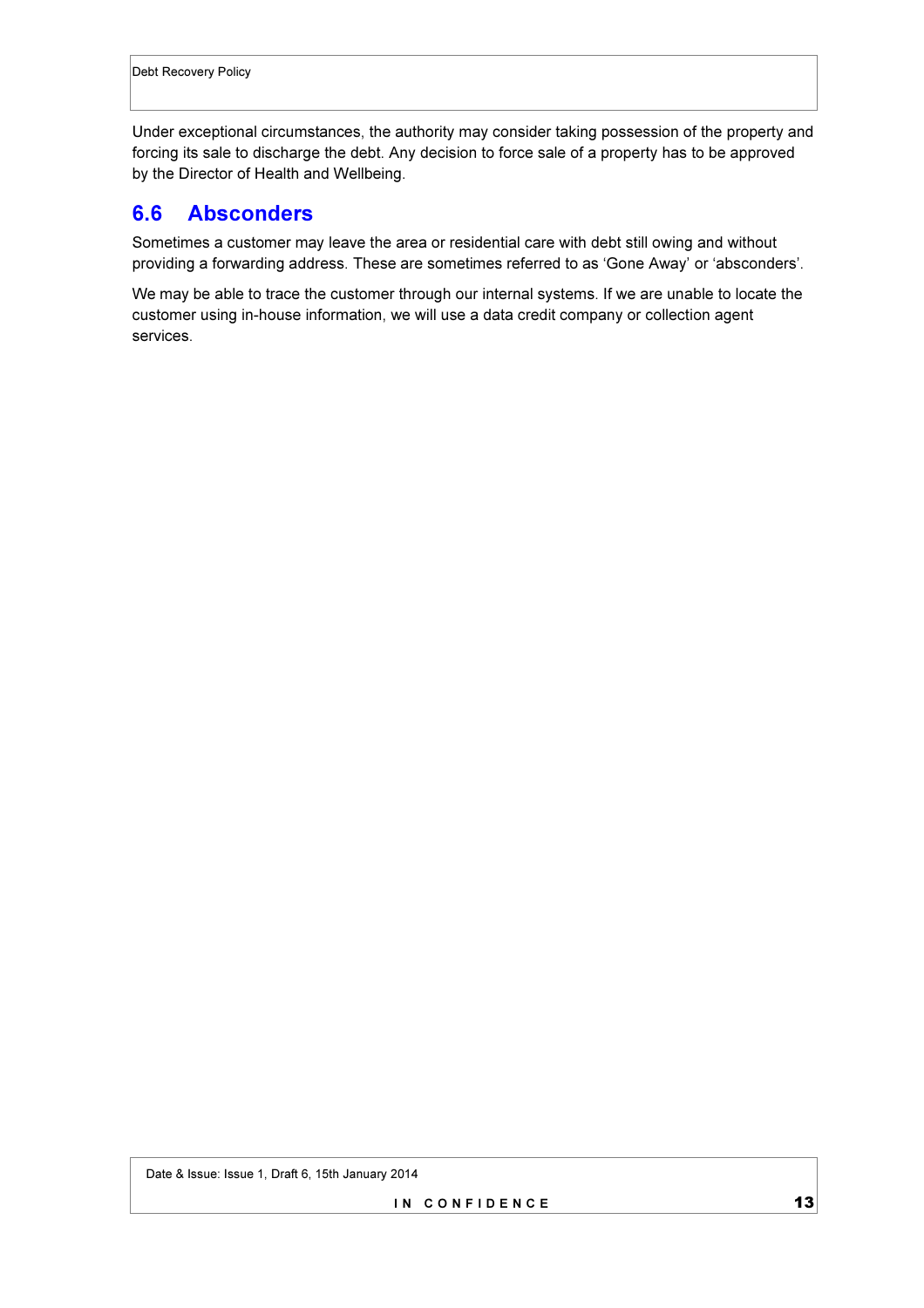# 7 Legal Proceedings through the County Court

### 7.1 Decision to Commence Legal Proceedings

A County Court Judgement gives the Authority the various powers of recovery,

The Authority will choose the appropriate recovery option based on what we know about the customer's circumstances, their ability to pay, their past payment history, their capacity to litigate, any physical health or age related limitations and the requirement to recover outstanding monies in a timely and efficient manner.

The decision to commence legal proceedings for recovery of an unpaid debt will be approved by the Director of Health and Well Being. Where approval is declined, the debt will be submitted for write off.

### 7.2 Mental Capacity Act 2005

Where a decision is made to commence legal proceedings, consideration should be given to whether the customer has mental capacity for litigation purposes. The Mental Capacity Act provides a framework for assessing a persons' mental capacity and determining their best interests if they lack capacity to make a decision.

Where a customer lacks mental capacity to conduct or defend the litigation on their own behalf then an application should be made to the court to appoint a litigation friend.

It is the duty of a litigation friend fairly and competently to conduct proceedings on behalf of a protected party. The litigation friend must have no interest in the proceedings adverse to that of the protected party and all steps and decisions the litigation friend takes in the proceedings must be taken for the benefit of the protected party

## 7.3 Issue of County Court Claim

The court will issue a claim form with details of the claim to the customer who has a set period of time to respond; this is their opportunity to explain the situation to the court.

The customer can accept that they owe the debt and they will receive an admission form with the claim form, asking about their income and outgoings. On the form they can make an offer to repay the debt in instalments.

The customer can dispute that they owe the debt and can complete a defence.

If the customer does not respond or if the court agrees that the customer owes the debt then the court will issue an order to pay the debt.

Once a county court judgement has been obtained a notice will be sent to the customer, where no payment arrangement has been agreed, together with an income details form requesting they supply details of their income and expenditure. The notice also contains details of what action may be taken if payment, or an arrangement for payment, is not made.

If the customer doesn't make an offer on the form, or if they make an offer that both we and court do not agree with, or if they do not make the offer in the required timescale, then the court may order the customer to either:

- pay the full amount in one lump sum
- pay the debt back in set monthly payments

Date & Issue: Issue 1, Draft 6, 15th January 2014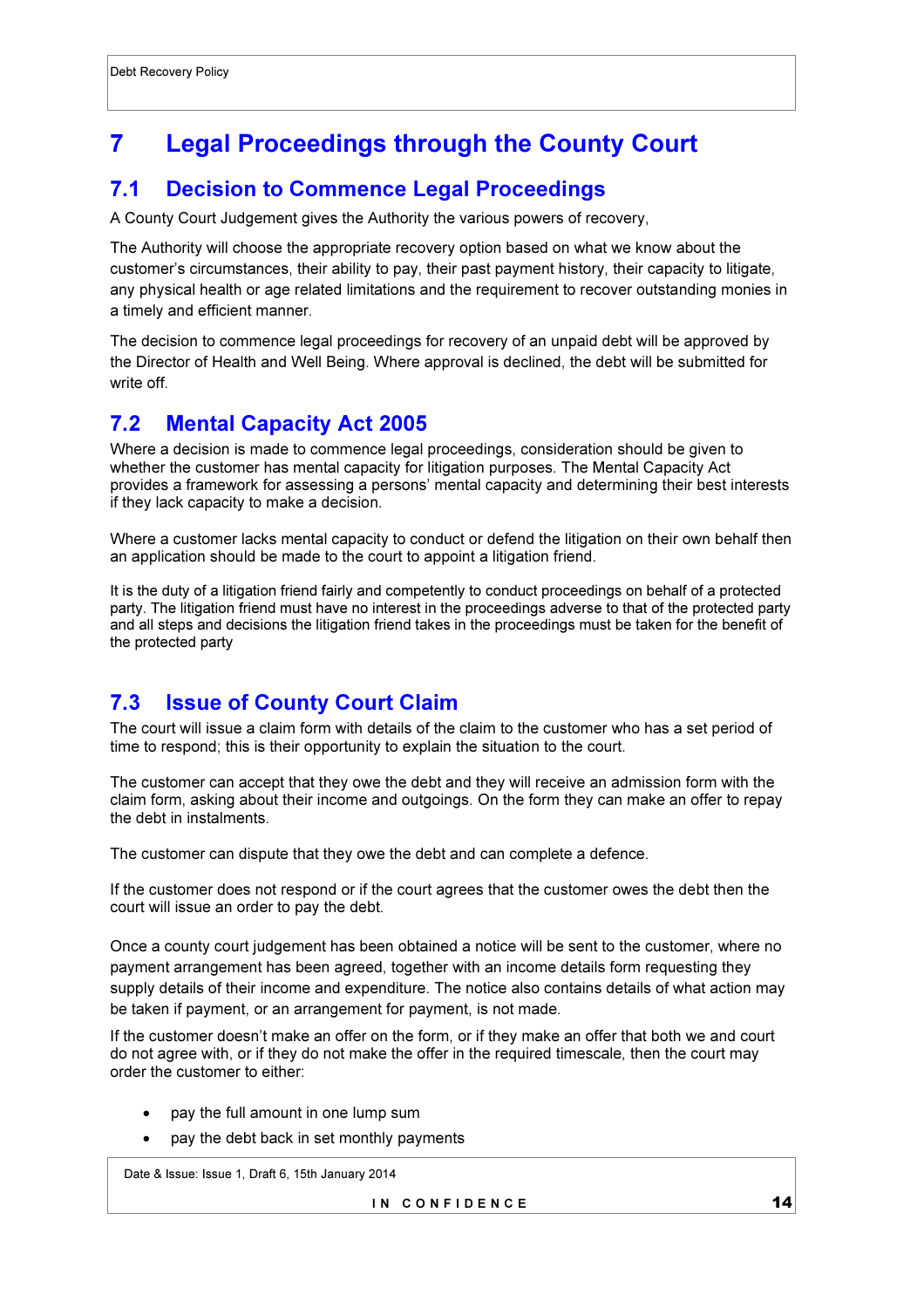Records of judgments are kept for 6 years unless the customer pays the full amount within a month.

## 7.4 Enforcement Options

Once a county court judgement has been issued, there are various options open to us to enforce repayment:

Approval will be sought from the Director of Health and Wellbeing prior to any enforcement action commencing.

#### 7.4.1 Warrant of Execution leading to Bailiff Action

We can ask the court to use bailiffs to collect the money.

The bailiff will ask for payment within 7 days.

If the debt isn't paid, the bailiff will visit the customer's home or business, to see if anything could be sold to pay the debt.

#### 7.4.2 Attachments of Earnings

We can ask the court for an attachment of earnings order which is a method by which money will be stopped from a customer's wages to pay a debt.

An attachment of Earnings will only help if the defendant is in paid employment, due to this it will not always be an appropriate method for enforcing recovery action for debts for Adult Social Care.

#### 7.4.3 Bankruptcy

We can petition to the court for a bankruptcy order, in order that the customer's assets can be used to pay their debts.

Bankruptcy may only be an appropriate method for enforcing recovery action for Adult Social Care in exceptional circumstances.

### 7.4.4 Third Party Debt Order to Freeze Assets/Bank Accounts

We can ask the court to freeze money in the customer's bank or building society account (or in a business account).

The court will decide if money from the account can be used to pay the debt.

### 7.4.5 Charging Order on a customer's Land or Property

We can ask the court to charge the customer's land or property.

If the land or property is sold, they must pay this charge before they get their money.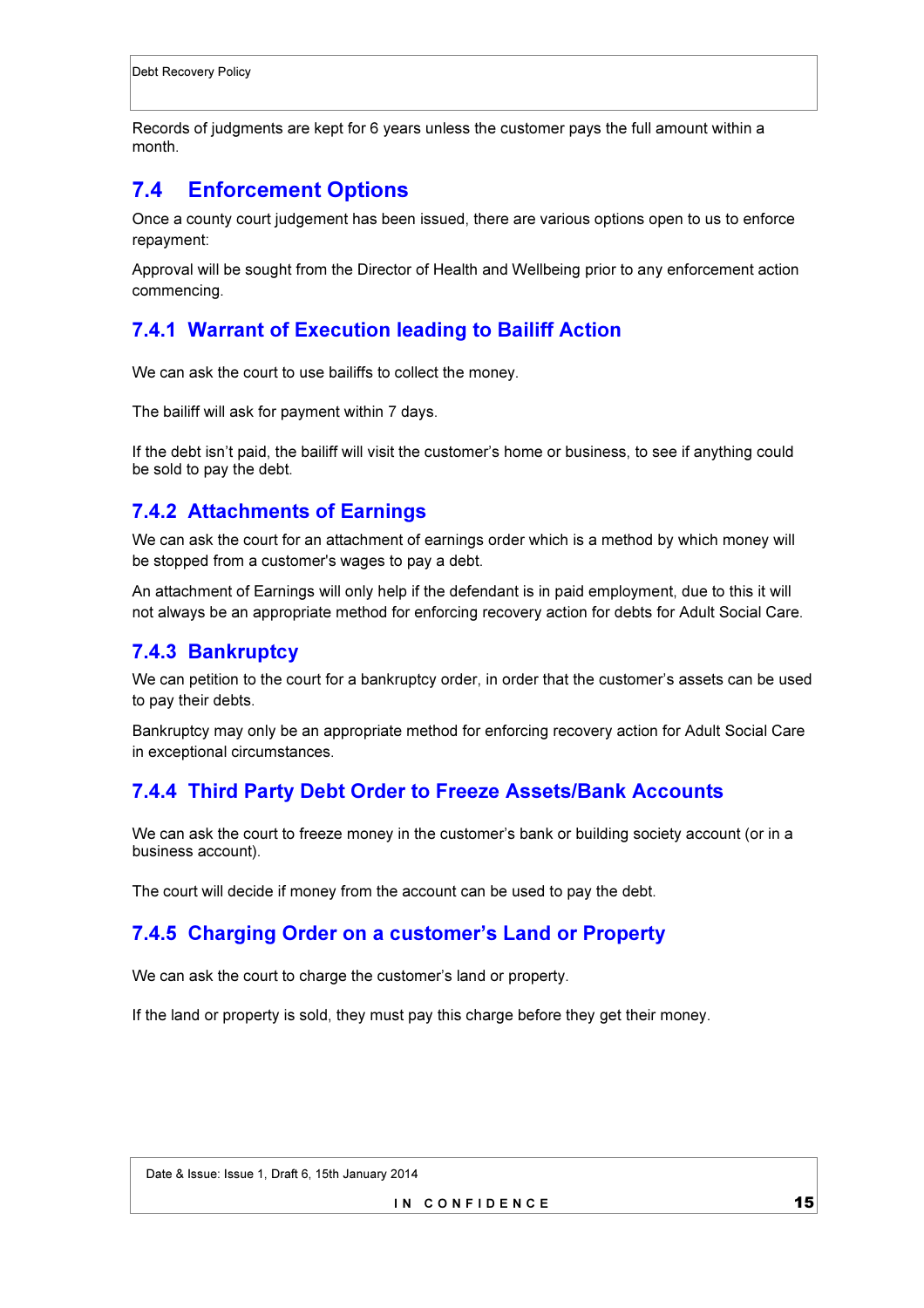## 8 Write Off

We have an agreed procedure for writing off social care charges, provided the relevant criteria are met.

We will only consider writing off debts where they are deemed to be uncollectable, e.g. in circumstances where we are unable to trace the customer, where they have passed away (although we will normally look to collect any outstanding amounts from the deceased's estate), if it is considered uneconomical to pursue the debt further or where the Director of Health and Well Being has decided that legal action is not appropriate.

The age of the debt is not usually a reason itself to consider write off.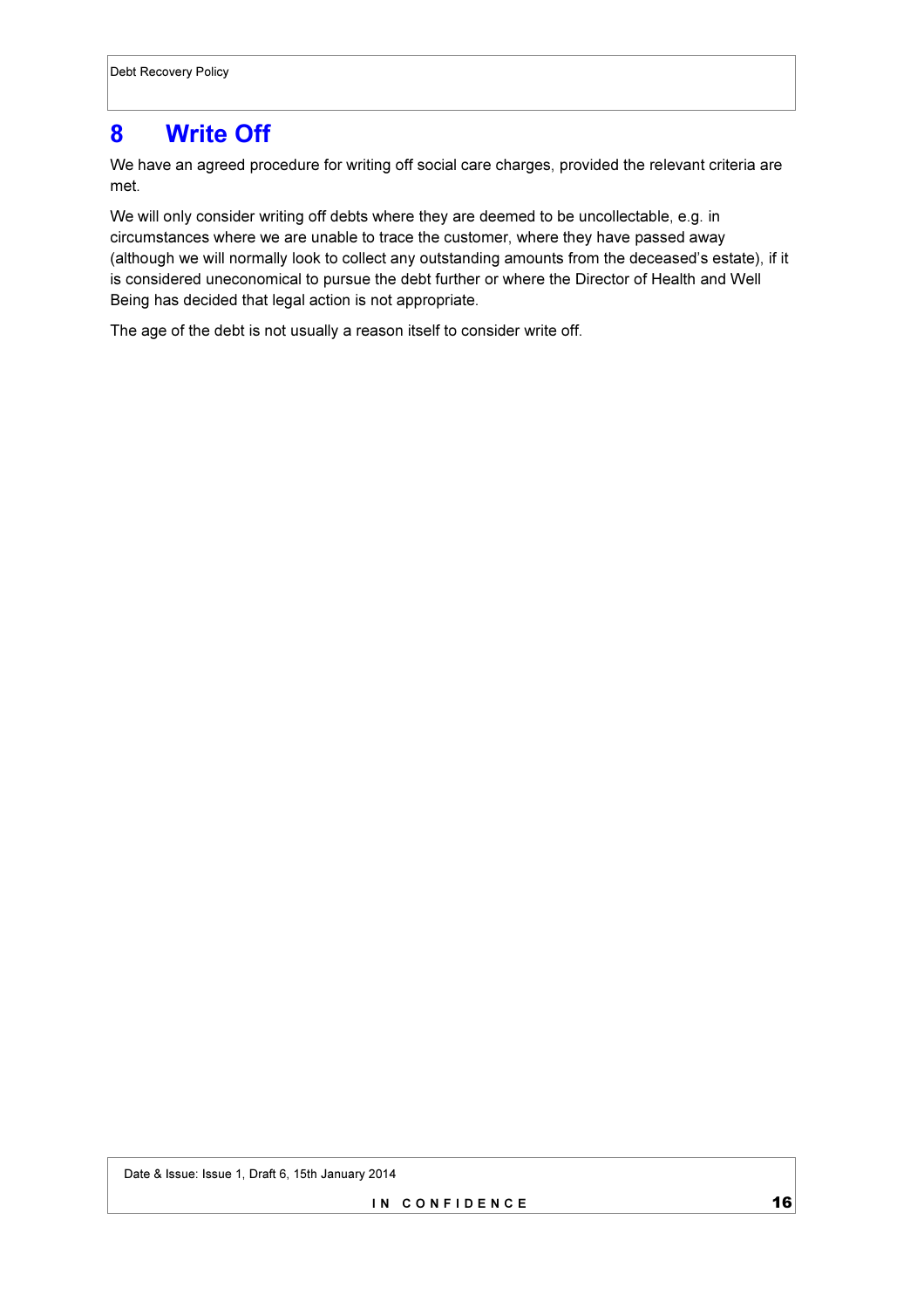## 9 Assistance to Customers

We recognise that some people do not pay their social care charges because of genuine financial or other difficulties. Although we take a 'firm but fair' approach to recovery and enforcement, it is our policy also to offer help and support to all customers who are experiencing difficulties paying at every stage of the collection and recovery process.

Although we have a duty to collect all social care charges we also recognise that some customers will have financial and other difficulties that are not limited to paying social care charges. Wherever possible, therefore, we will try to achieve a long term solution, rather than just recovering money that is owed now, so that the customer is better able to manage their finances in the future, and meet their future liabilities.

We recognise that some customers experience genuine hardship because of financial problems. It is our intention, wherever possible, not to add to that hardship through collection and recovery (recognising that customers do have to pay what they are liable for), but to provide the customer with help and support to resolve their finances.

We will particularly try to help and support customers in the following key ways:

- We will offer a range of payment dates and payment methods to enable customers to be able to easier maintain payments.
- We will always try to resolve debt problems at the earliest opportunity, without letting them get out of control, by advising customers as soon as possible that charges are overdue.
- We will sign post customers towards relevant assistance, including advice agencies.
- When agreeing an arrangement for payment we will always ask that the customer pays an amount equal to their current weekly charge, plus an affordable amount in respect of any arrears. This ensures that the customer is able to maintain their payments and prevent the overall debt from increasing. Where this is not possible due to a recent change, a temporary arrangement will be made with an appropriate date for its review.
- We will provide time for benefits and debt advice through referral to advice agencies, or if the agency informs us that the customer is receiving advice from them.
- We will have proper consideration for a customer's circumstances and financial situation, including other priority debts, when taking recovery action and making arrangements for payment.
- Where we feel an offer of payment is too low we will provide clear reasons why we are rejecting the offer and indicate an amount that we believe is reasonable.
- We will respect and protect customer's rights at every stage of the recovery process.
- We accept that in some exceptional circumstances, no payment scheme is affordable.
- We will advise customers of their possible entitlement to any benefits, discounts or exemptions.
- We also work as co-operatively as possible with advice agencies. For example, wherever possible and appropriate, at the request of an advice agency we will agree to put a hold on any recovery action for an agreed period to enable the customer to receive specialist advice which will help them make a sustainable payment arrangement with us.

Date & Issue: Issue 1, Draft 6, 15th January 2014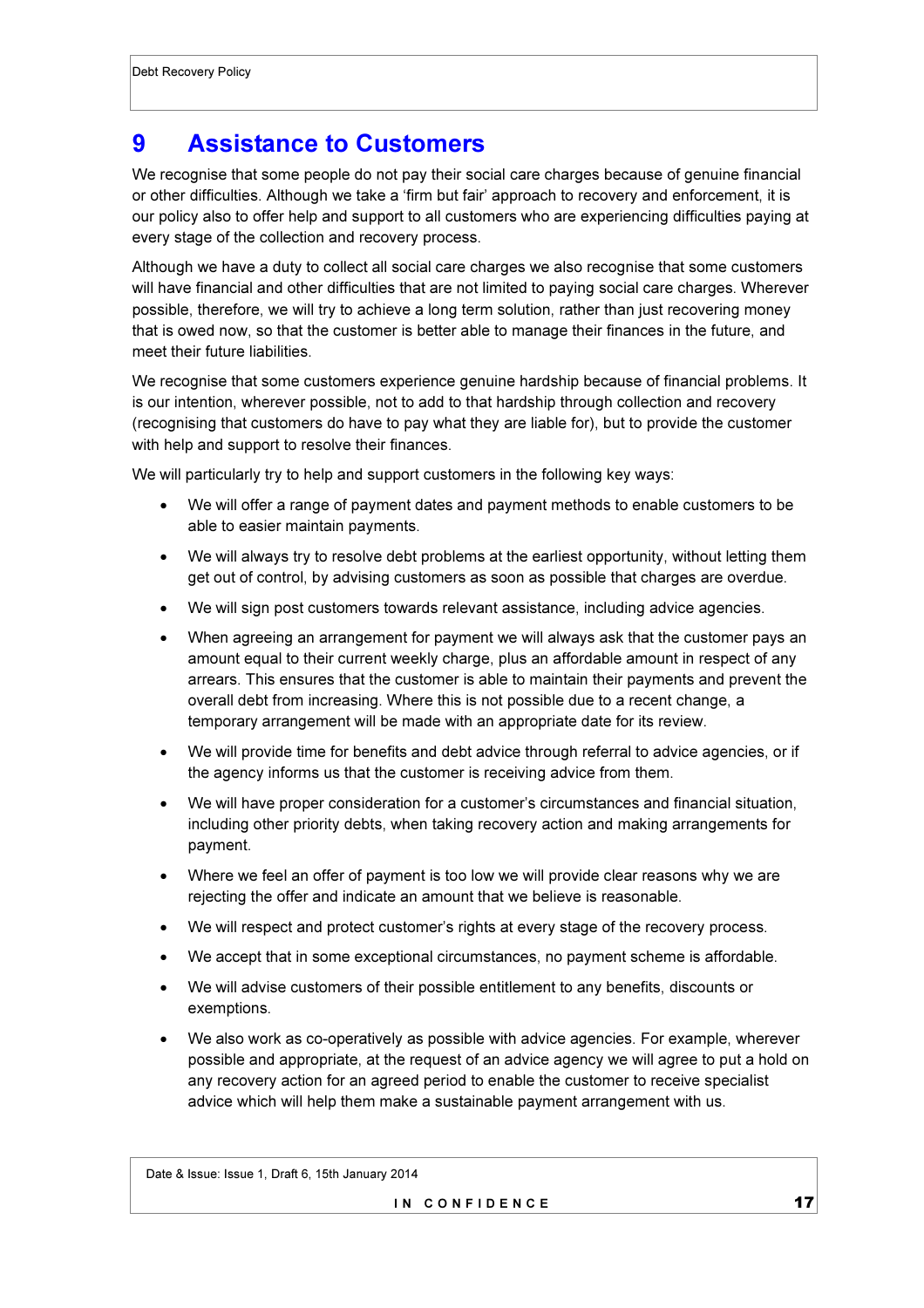# 10 Glossary of Terms

| <b>Abbreviation</b> | <b>Explanation</b>                                                      |
|---------------------|-------------------------------------------------------------------------|
| CRAG                | Charging for Residential Accommodation Guide                            |
| <b>HASSASSA</b>     | Health and Social Services and Social Security<br>Adjudication Act 1983 |
| <b>DWP</b>          | Department for Work and Pensions                                        |
| <b>RMBC</b>         | Rotherham Metropolitan Borough Council                                  |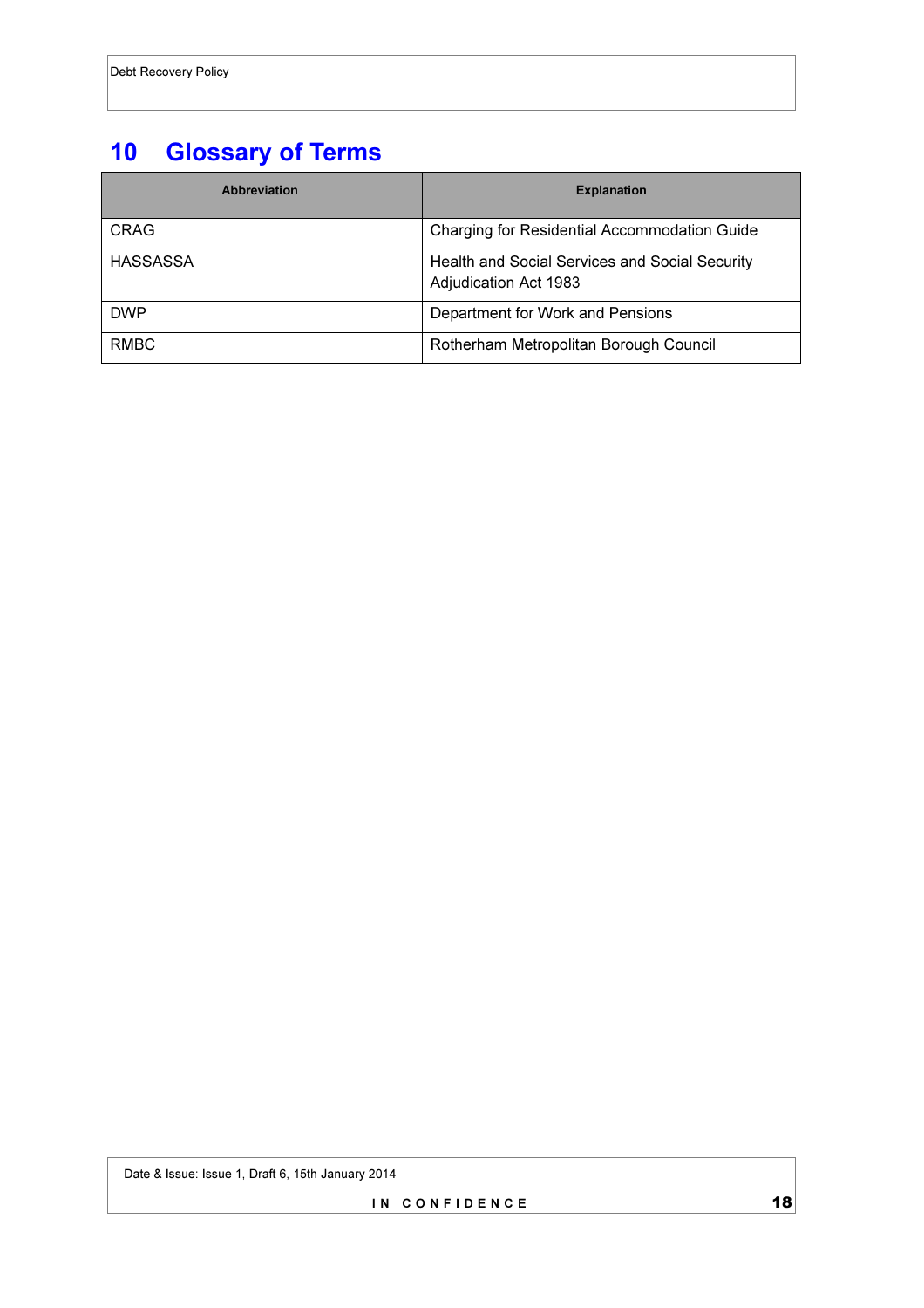# 11 Reference Documents

| Ref. No. | <b>Document Title</b>                                                              | Document Ref.                                                                      |
|----------|------------------------------------------------------------------------------------|------------------------------------------------------------------------------------|
|          | RMBC - Financial Regulations                                                       | http://intranet.rotherhamconnect.com/C9/C13/Key%20                                 |
| 2        | RMBC - Corporate Debt Policy                                                       | Financial information downloads - Rotherham<br><b>Metropolitan Borough Council</b> |
| 3        | OFT – Guidance for Businesses Engaged in the<br>Recovery of Consumer Credit Debts. | http://www.oft.gov.uk/about-the-oft/legal-<br>powers/legal/cca/debt-collection     |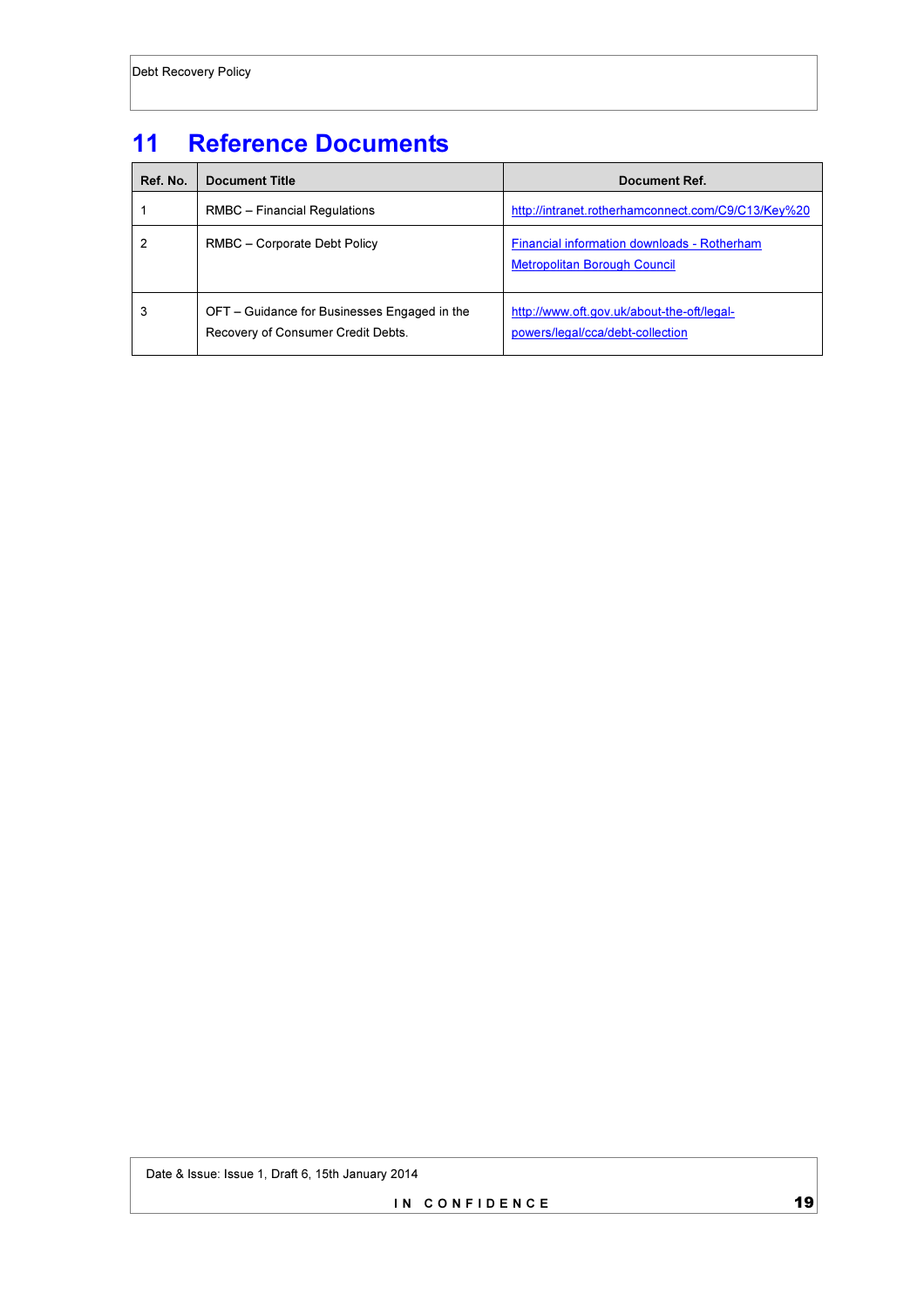# 12 Change History

| <b>Issue</b>             | Owner           | Date       | <b>Change Details</b>                                                                               |
|--------------------------|-----------------|------------|-----------------------------------------------------------------------------------------------------|
| 1, $1st$ Draft           | Gillian Buckley | 05/08/13   | <b>Initial Draft</b>                                                                                |
| 1, $2^{nd}$ Draft        | Gillian Buckley | 03/09/13   | Updated with amendments identified by;                                                              |
|                          |                 |            | R Cutts Service and Development Manager<br>$\bullet$                                                |
| 1, $3^{\text{rd}}$ Draft | Gillian Buckley | 20/11/13   | Updated with amendments identified by:                                                              |
|                          |                 |            | S McFarlane Director of Health and Wellbeing, Neighbourhoods and Adult<br>٠                         |
|                          |                 |            | Services                                                                                            |
|                          |                 |            | A Phillips Team Manager - Litigation, Legal Services<br>$\bullet$                                   |
| 14th Draft               | Gillian Buckley | 29/11/13   | Updated with amendments identified by;                                                              |
|                          |                 |            | A Bucknell Senior Financial Assessment Officer<br>٠                                                 |
|                          |                 |            | A Phillips Team Manager - Litigation, Legal Services<br>$\bullet$                                   |
| 1. $5th$ Draft           | Gillian Buckley | 10/12/13   | Updated with amendments to Safeguarding referrals identified by;                                    |
|                          |                 |            | S Newton Safeguarding Service Manager<br>٠                                                          |
|                          |                 |            |                                                                                                     |
| 1, $6th$ Draft           | Gillian Buckley | 15/01/2014 | Updated with flowcharts as appendicies and addition of restriction on timescales in section<br>5.1. |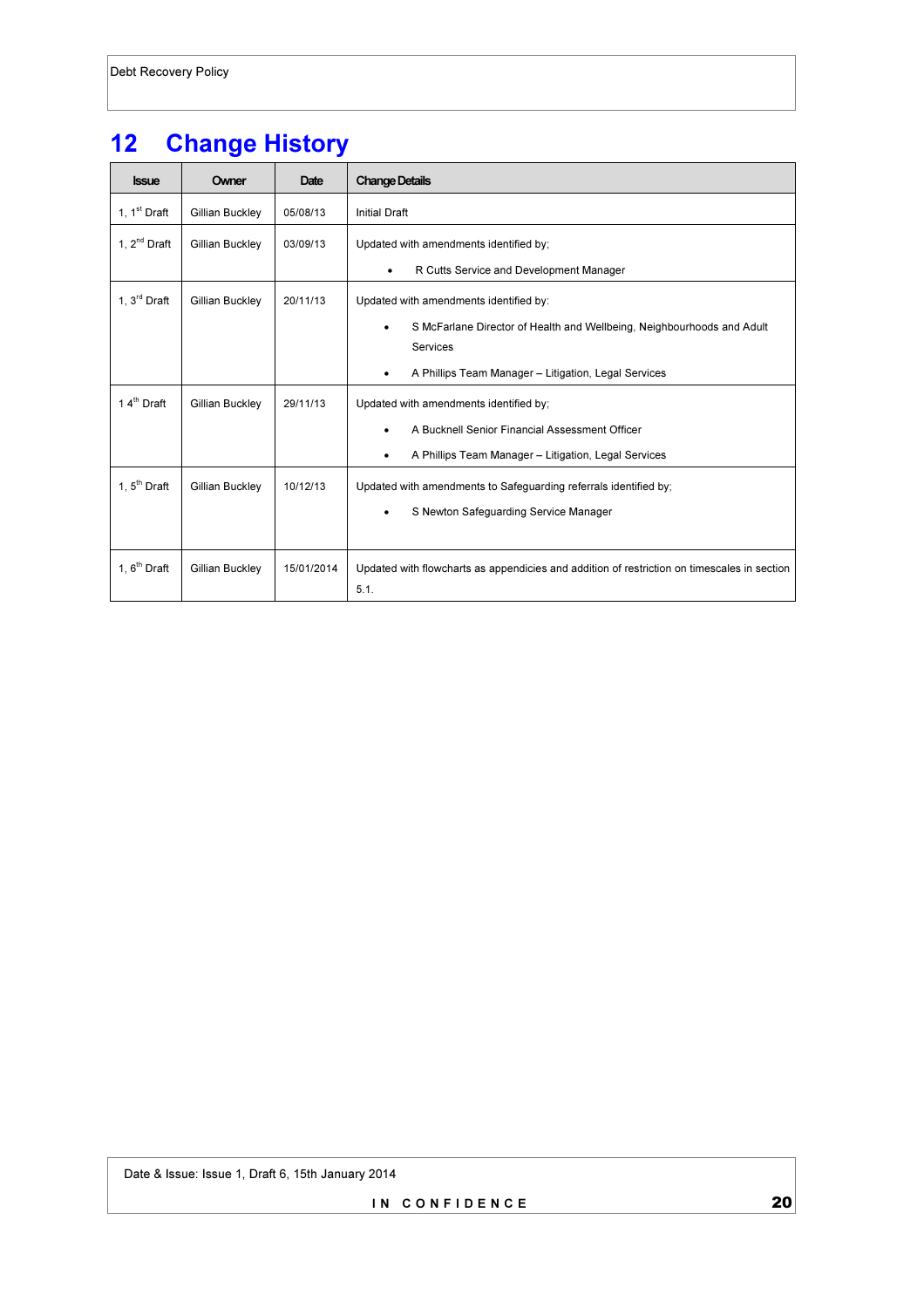## 13 Appendices

### 13.1 Appendix A: Residential Recovery Route – Council Managed Debt – Open Cases



 Date & Issue: Issue 1, Draft 6, 15th January 2014 IN CONFIDENCE 21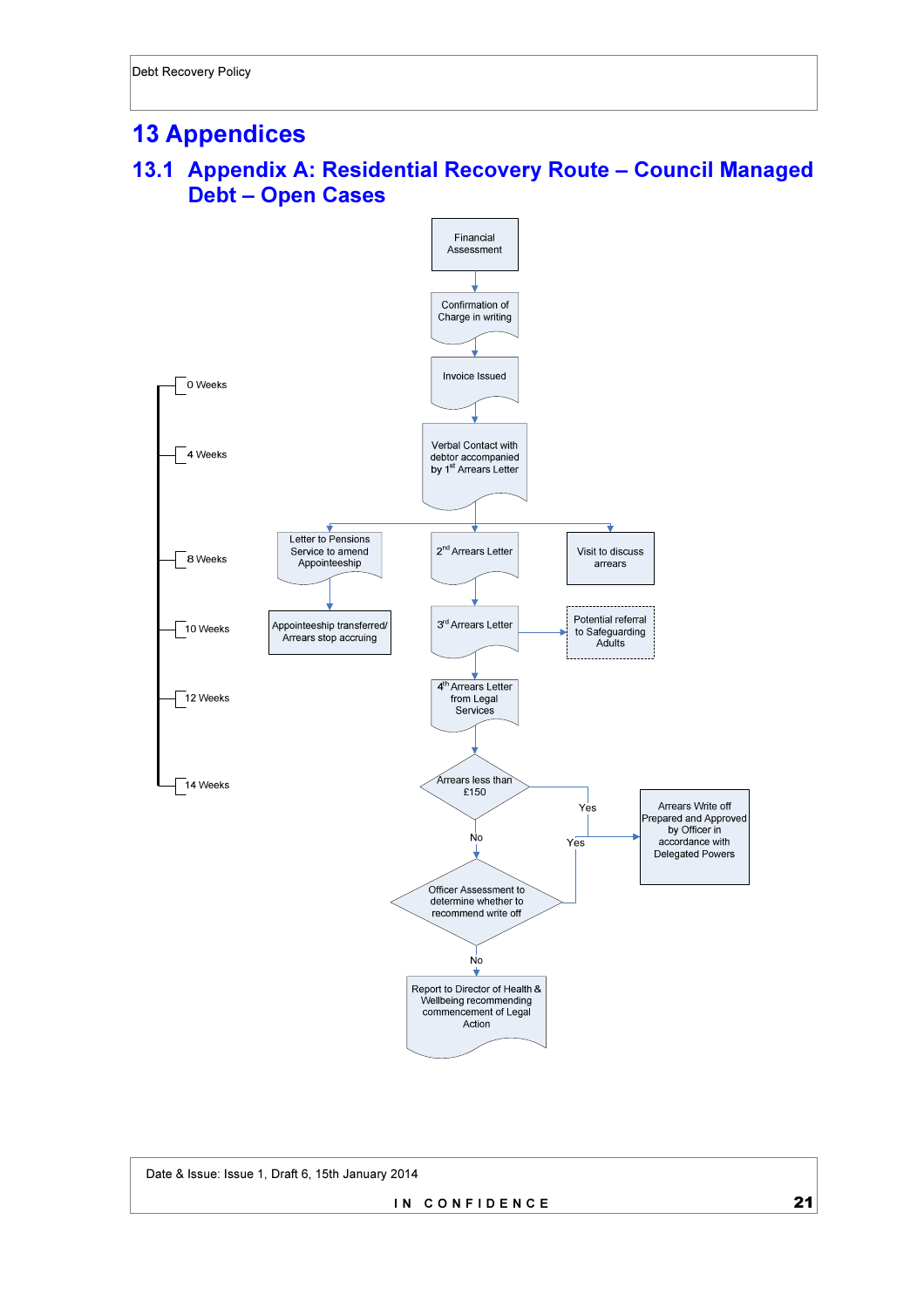### 13.2 Appendix B: Residential Recovery Route – Council Managed Debt – Closed Cases



Date & Issue: Issue 1, Draft 6, 15th January 2014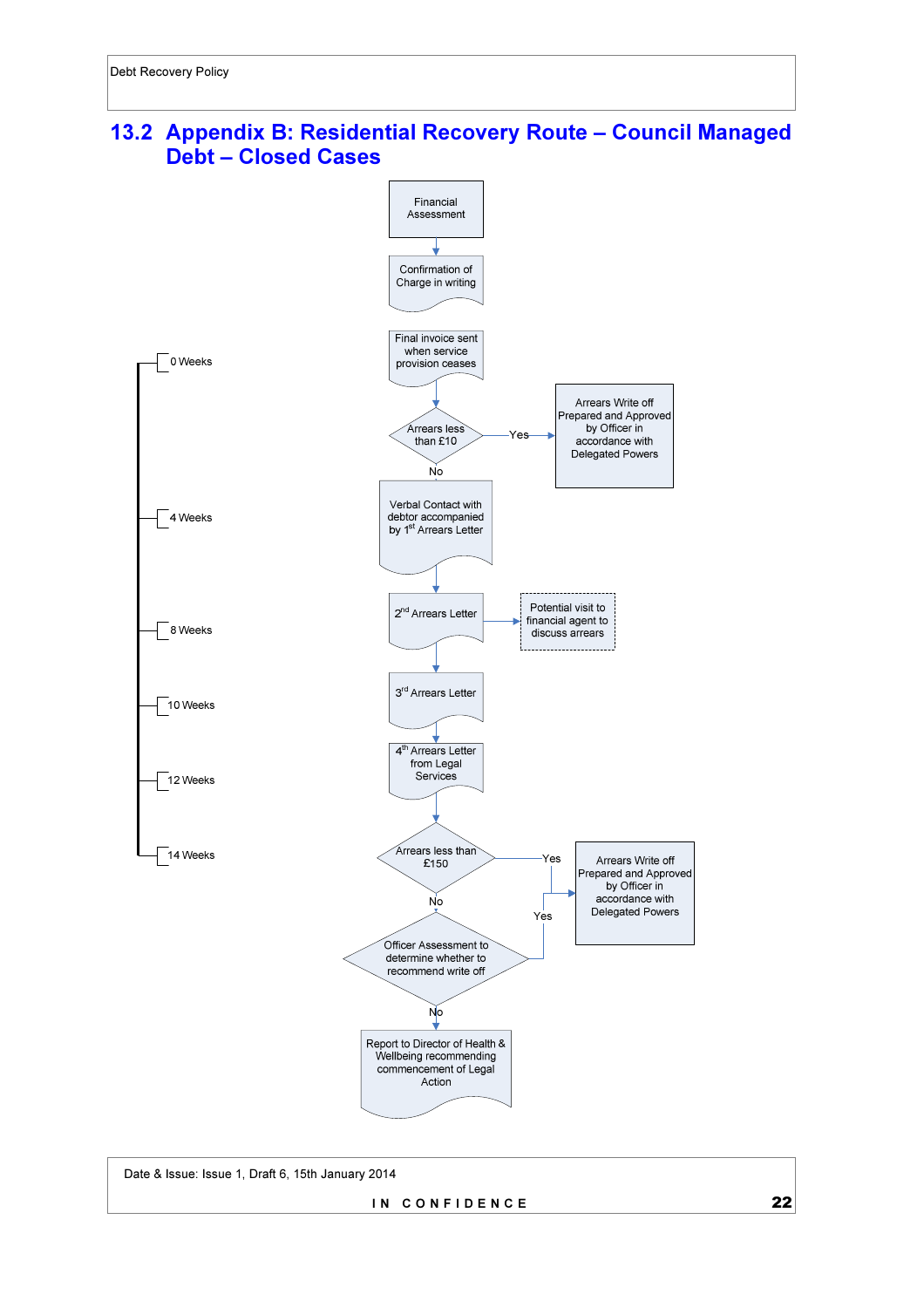## 13.3 Appendix C: Residential and Nursing Recovery Route – Debt Managed by Independent Sector

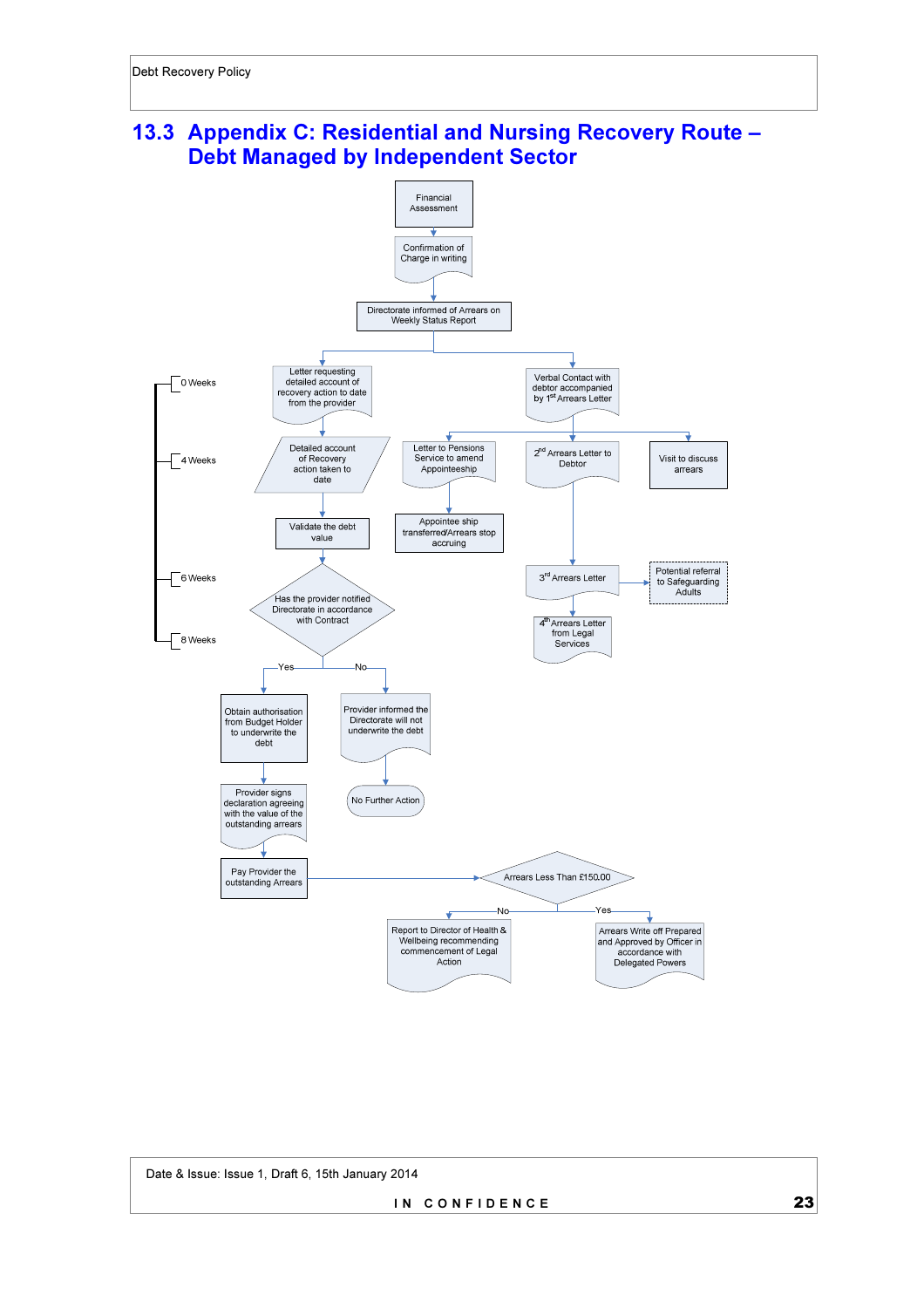# 13.4 Appendix D: Non Residential Recovery Route – Open Cases